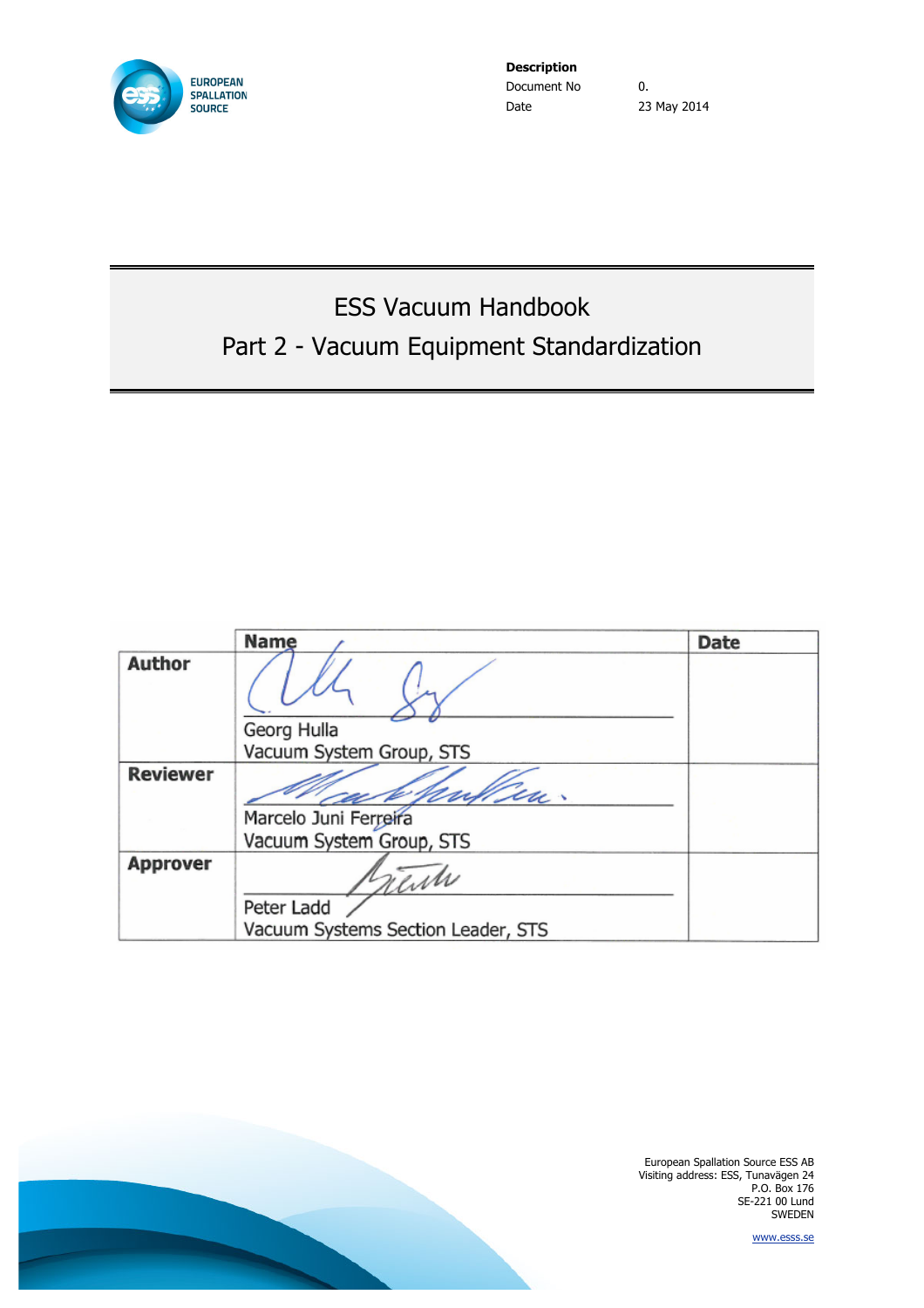#### **Document Revision History**

| <b>Version</b> | <b>Reason for revision</b> | <b>Date</b> |
|----------------|----------------------------|-------------|
| 0.             | New Document               | 2014-05-23  |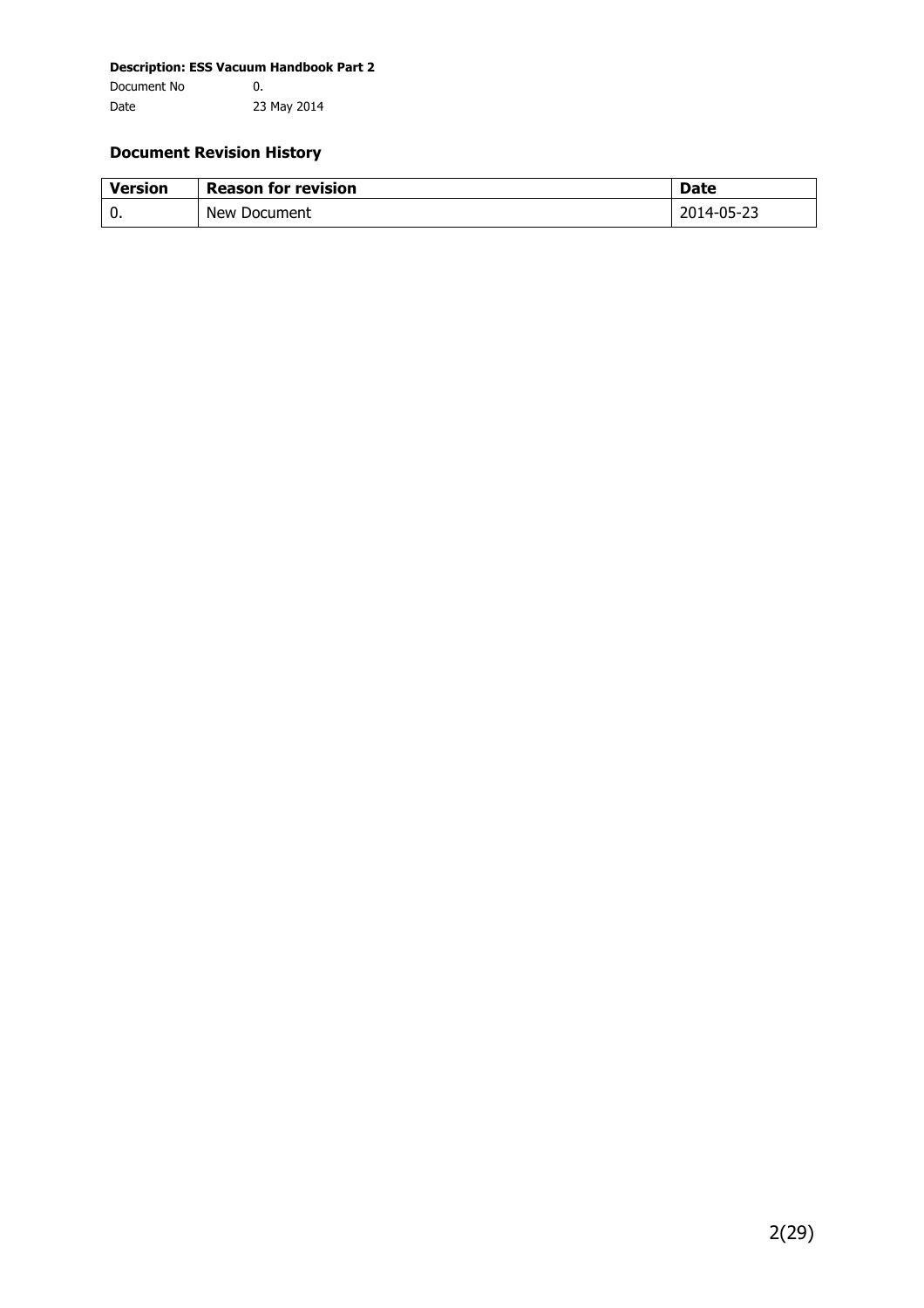# **Table of Contents**

| 1. |                                                                  |  |
|----|------------------------------------------------------------------|--|
| 2. |                                                                  |  |
| 3. |                                                                  |  |
|    | 3.1 Procurement of Standardized Vacuum Equipment7                |  |
|    | 3.1.1                                                            |  |
|    | 3.1.2                                                            |  |
|    | 3.1.3                                                            |  |
|    | 3.1.4                                                            |  |
|    | 3.1.5                                                            |  |
|    | 3.1.6                                                            |  |
| 4. |                                                                  |  |
|    |                                                                  |  |
| 5. |                                                                  |  |
|    |                                                                  |  |
|    | 5.1.1                                                            |  |
|    |                                                                  |  |
|    |                                                                  |  |
|    | 5.1.1.3 General Requirements for Roughing Pump Installations10   |  |
|    |                                                                  |  |
|    | 5.1.3                                                            |  |
|    |                                                                  |  |
|    |                                                                  |  |
|    |                                                                  |  |
|    | 5.1.5                                                            |  |
|    | 5.1.6                                                            |  |
|    | 5.1.7                                                            |  |
|    |                                                                  |  |
|    | 5.2.1                                                            |  |
|    | 5.2.2                                                            |  |
|    | 5.2.3                                                            |  |
|    | 5.2.4                                                            |  |
|    | 5.2.5                                                            |  |
|    | 5.3                                                              |  |
|    |                                                                  |  |
|    | 5.5                                                              |  |
|    |                                                                  |  |
|    |                                                                  |  |
|    |                                                                  |  |
|    |                                                                  |  |
|    |                                                                  |  |
|    |                                                                  |  |
|    | Cold Cathode Gauges (Penning and Inverted Magnetron) 18<br>5.6.3 |  |
|    | 5.6.4 Thermal Conductivity and Cold Cathode Gauge Controllers 18 |  |
|    |                                                                  |  |
|    |                                                                  |  |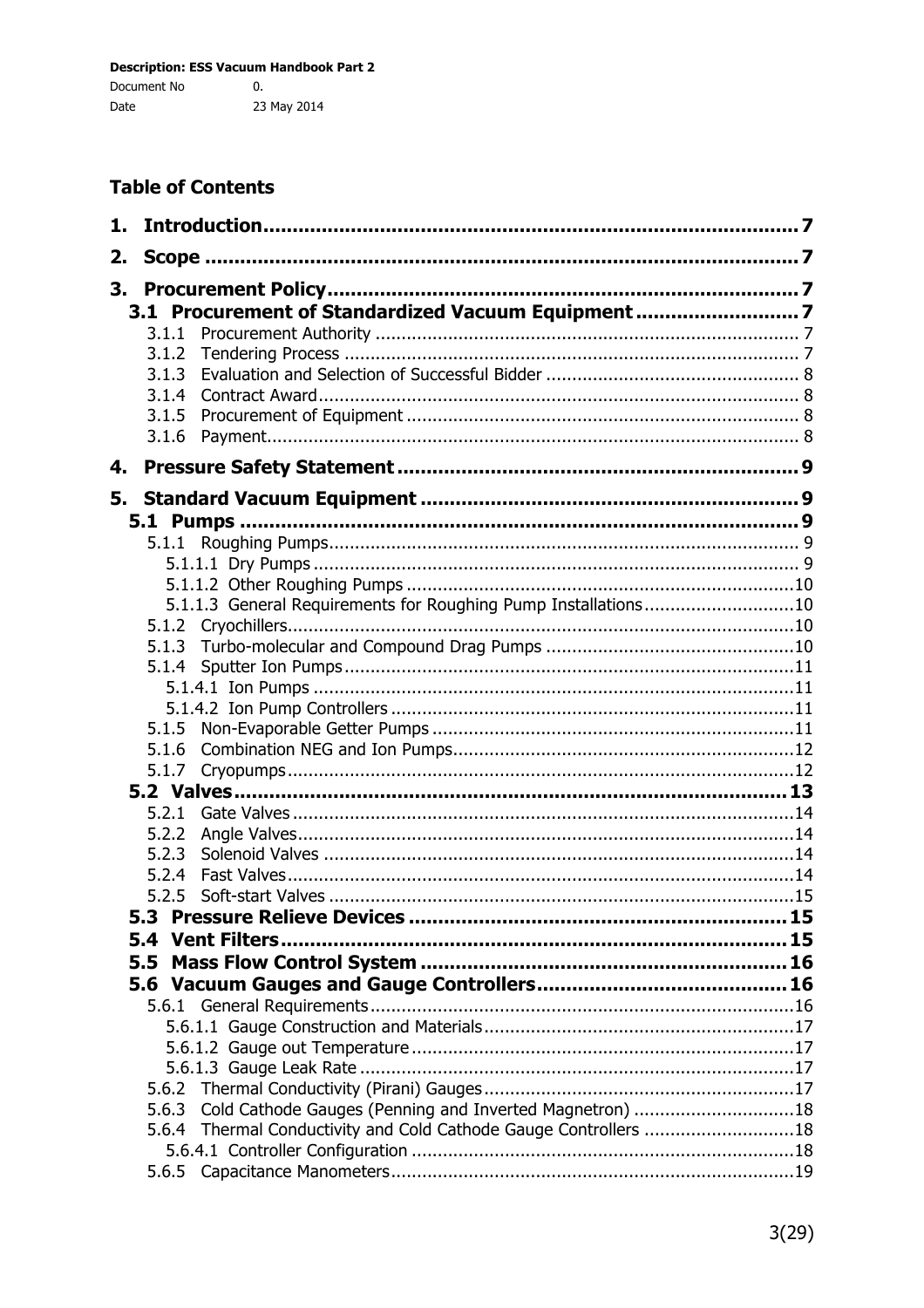| Document No | 0.          |
|-------------|-------------|
| Date        | 23 May 2014 |

|    | 5.7.1                                                          |  |
|----|----------------------------------------------------------------|--|
|    | 5.7.2                                                          |  |
|    | 5.7.3                                                          |  |
|    |                                                                |  |
|    |                                                                |  |
|    | 5.8.1                                                          |  |
|    | 5.8.2                                                          |  |
|    |                                                                |  |
|    |                                                                |  |
|    |                                                                |  |
|    |                                                                |  |
|    |                                                                |  |
|    |                                                                |  |
|    |                                                                |  |
|    |                                                                |  |
|    |                                                                |  |
|    |                                                                |  |
|    |                                                                |  |
|    | 6.1.1                                                          |  |
|    |                                                                |  |
|    |                                                                |  |
|    | 6.1.1.3 ISO-K and ISO-F flanges (63mm up to typically 630mm)23 |  |
|    |                                                                |  |
|    |                                                                |  |
|    |                                                                |  |
|    |                                                                |  |
|    |                                                                |  |
|    |                                                                |  |
|    | 6.2.1                                                          |  |
|    | 6.2.2                                                          |  |
|    | 6.2.3                                                          |  |
| 7. |                                                                |  |
| 8. |                                                                |  |
|    |                                                                |  |
|    |                                                                |  |
|    |                                                                |  |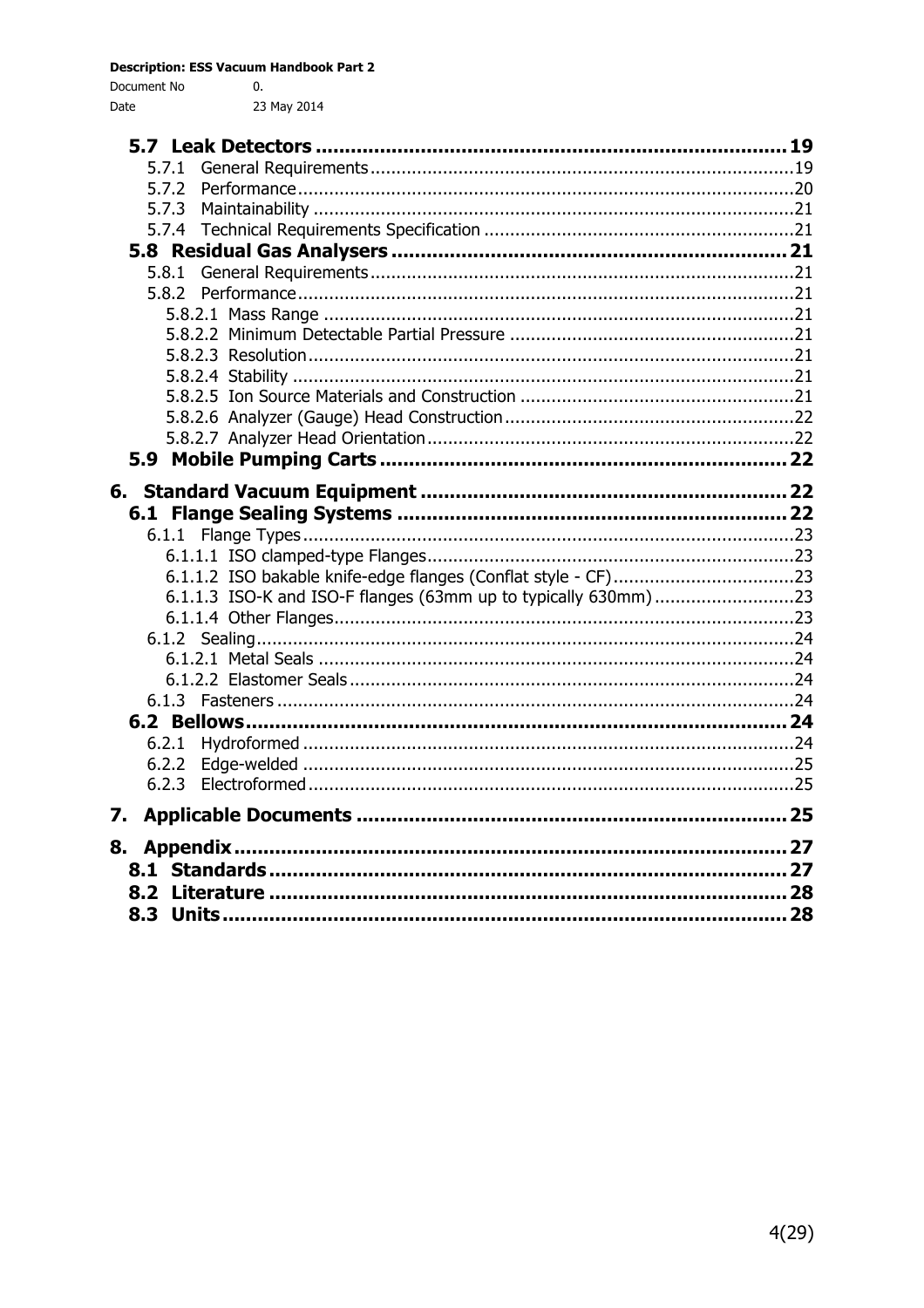# **Abbreviations:**

| <b>ASTM</b>  | American Society for Testing and Materials      |
|--------------|-------------------------------------------------|
| <b>AISI</b>  | American Iron and Steel Institute               |
| AMU          | <b>Atomic Mass Unit</b>                         |
| CCG          | Cold Cathode Gauge                              |
| <b>DC</b>    | <b>Direct Current</b>                           |
| <b>DIN</b>   | Deutsches Institut für Normung                  |
| <b>DN</b>    | Nominal Diameter                                |
| <b>ESHR</b>  | <b>Essential Health and Safety Requirements</b> |
| <b>ESR</b>   | Electro Slag Remelted                           |
| <b>ESS</b>   | <b>European Spallation Source</b>               |
| <b>EU</b>    | European Union                                  |
| HC           | Hydrocarbon                                     |
| ICS          | <b>Integrated Control System</b>                |
| <b>IKC</b>   | In-Kind Contributor                             |
| IP           | Ion Pump                                        |
| <b>IPC</b>   | Ion Pump Controller                             |
| <b>ISO</b>   | International Organization for Standardization  |
| <b>LINAC</b> | Linear Accelerator                              |
| <b>MPC</b>   | Mobile Pumping Cart                             |
| <b>MSLD</b>  | Mass Spectrometer Leak Detector                 |
| <b>NCR</b>   | Non-Conformity Report                           |
| <b>NDT</b>   | Non-Destructive Testing                         |
| <b>NE</b>    | Nitrogen Equivalent                             |
| <b>NEG</b>   | Non-Evaporable Getter                           |
| QA           | <b>Quality Assurance</b>                        |
| <b>QC</b>    | <b>Quality Control</b>                          |
| <b>RF</b>    | Radio-Frequency                                 |
| <b>RGA</b>   | Residual Gas Analyzer                           |
| SI           | <b>International System of Units</b>            |
| SOW          | Statement Of Work                               |
| <b>SRF</b>   | Superconducting Radio-Frequency                 |
| <b>TCG</b>   | Thermal Conductivity Gauge                      |
| <b>TMP</b>   | Turbo-Molecular Pump                            |
| <b>US</b>    | Ultra-Sound                                     |
| <b>VESM</b>  | Vacuum Equipment Standardization Manual         |
| VG           | Vacuum Group                                    |
| VGL          | Vacuum Group Section Leader                     |
| <b>VHB</b>   | Vacuum Handbook                                 |
| <b>VTM</b>   | Vacuum Test Manual                              |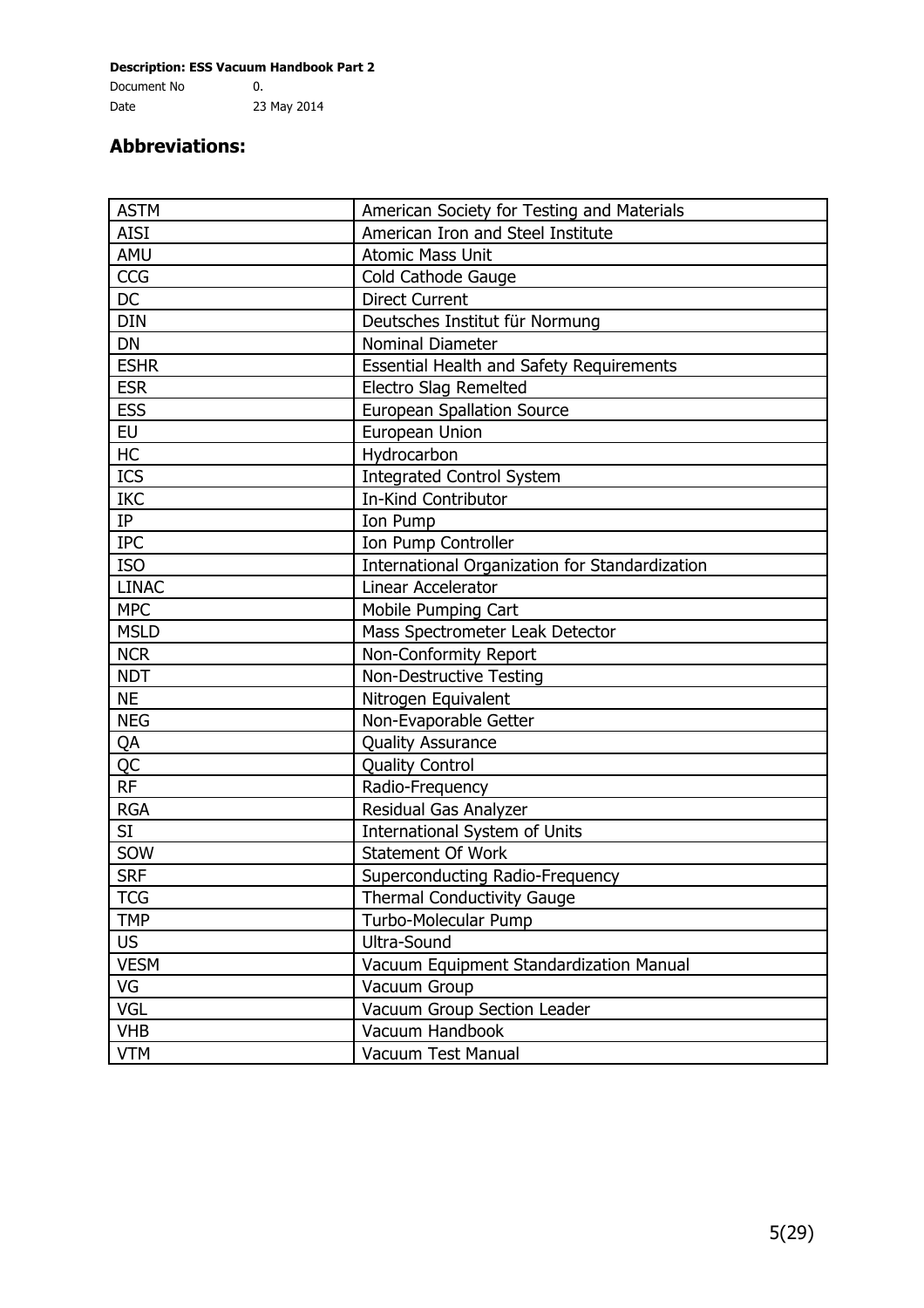#### **Nomenclatures:**

| <b>CF</b>   | Conflat ™ by Varian Corp.              |
|-------------|----------------------------------------|
| <b>EDPM</b> | Ethylene Propylene Diene Monomer       |
| <b>FFKM</b> | Perfluoroelastomer (Kalrez or Chemraz) |
| <b>FKM</b>  | Fluoroelastomer (Viton)                |
| <b>HV</b>   | High Vacuum                            |
| LV          | Low (rough) Vacuum)                    |
| <b>MV</b>   | Medium Vacuum                          |
| <b>OFHC</b> | Oxygen-Free High Conductivity ™        |
| <b>UHV</b>  | Ultra-High Vacuum                      |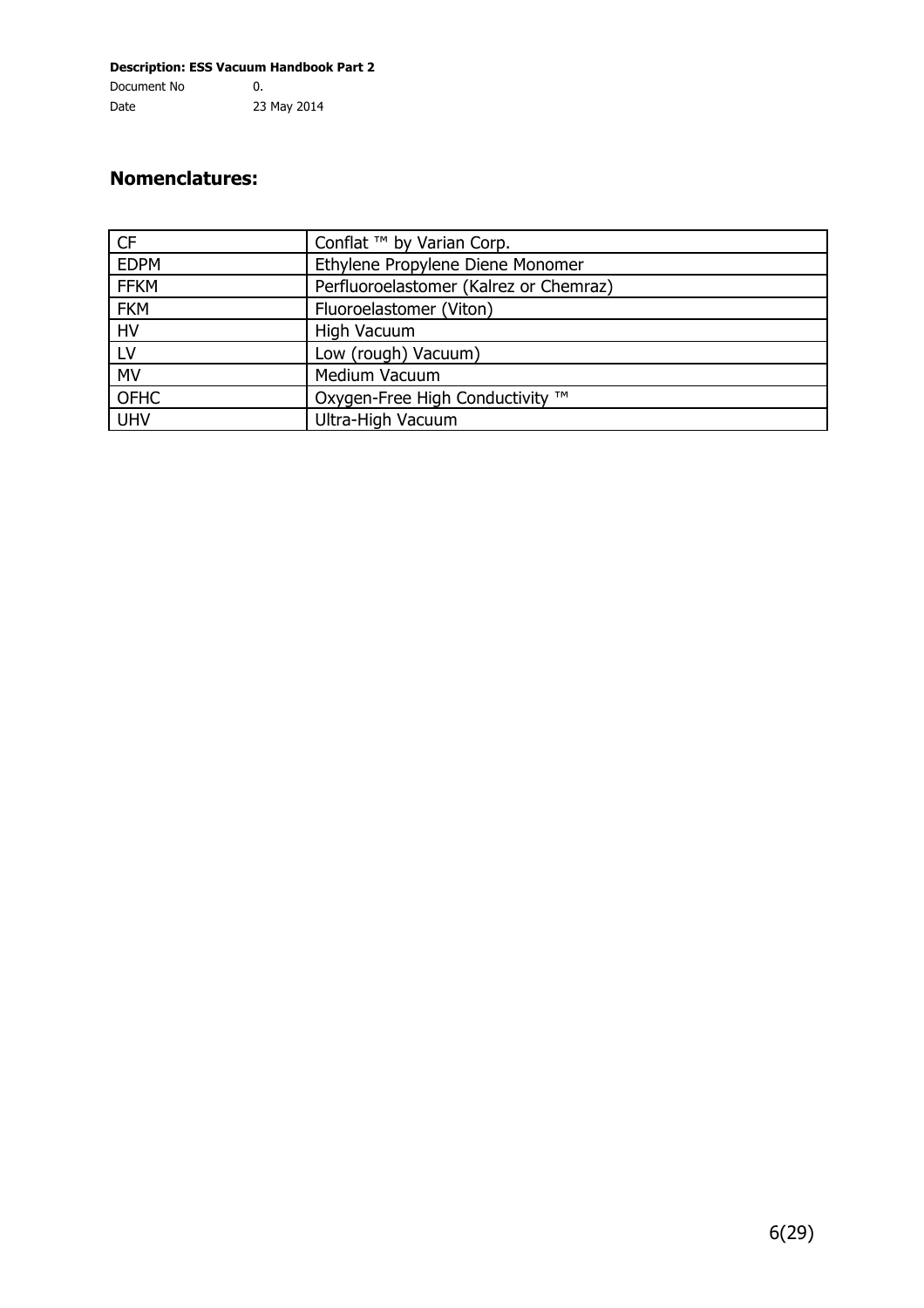# **1. Introduction**

The European Spallation Source (ESS) is an accelerator-driven neutron spallation source. The linear accelerator (Linac) of which is a critical component. The role of the accelerator is to create protons at the ion source, accelerates them to an appropriate energy, and steer them onto the target to create neutrons via the spallation process for use by a suite of research instruments.

# **2. Scope**

The ESS Vacuum Handbook comprises four (4) parts:

ESS Vacuum Handbook Part 1 – General Requirements for the ESS Technical Vacuum Systems,

ESS Vacuum Handbook Part 2 – Vacuum Equipment Standardization Manual,

ESS Vacuum Handbook Part 3 – Vacuum Design & Fabrication Manual,

ESS Vacuum Handbook Part 4 – Vacuum Test Manual

Part 2 of this Handbook provides requirements and guidelines, for vacuum equipment for use on the accelerator, target neutron instruments, choppers, neutron guides and other supporting equipment e.g. mobile pump carts. It is only applicable to technical vacuum systems and equipment. The implementation of the Vacuum Equipment Standardization policy is to ensure that consistent standards are employed throughout all these systems.

The Vacuum Handbook will be updated periodically throughout the life of the project.

All queries or the request for additional information concerning the contents of this Handbook should be addressed to the ESS Vacuum Group Section Leader (VGL).

# **3. Procurement Policy**

The procurement of all vacuum equipment shall conform to the rules, guidelines and directives for procurement in the EU.

# **3.1 Procurement of Standardized Vacuum Equipment**

## **3.1.1 Procurement Authority**

The ESS Procurement Department or their designee will be the procurement authority for the procurement of all non-catalogue equipment exceeding the EU Procurement Thresholds.

## **3.1.2 Tendering Process**

A public tender shall be made for all Standardized Vacuum Equipment to be procured. The procurement-tendering package shall, in general, include the following: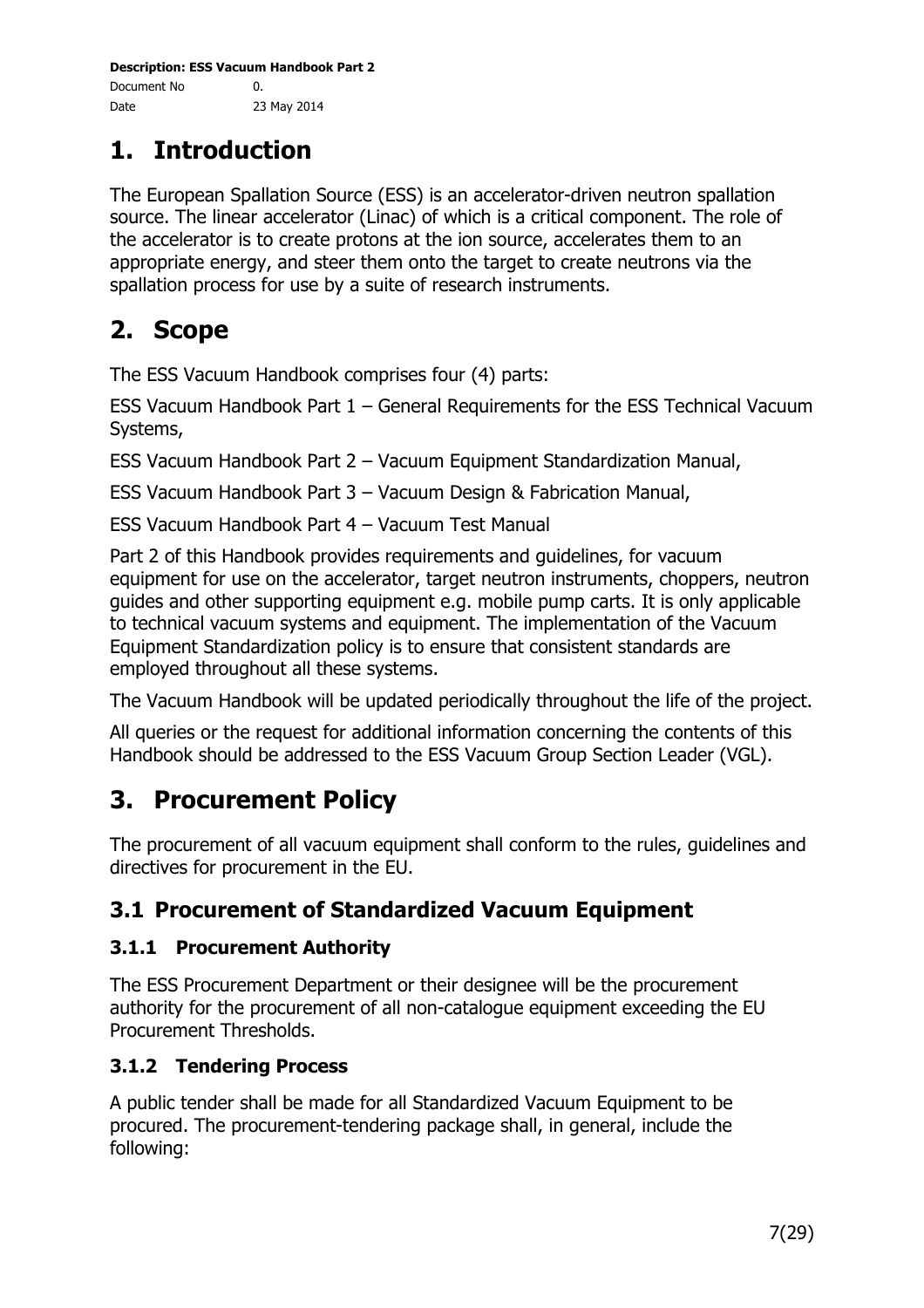**Description: ESS Vacuum Handbook Part 2**

Document No 0. Date 23 May 2014

- Pre-qualification document, to establish that the company that will tender has the products, capabilities, experience and manufacturing controls, e.g. QA, in place to tender for that particular procurement. This pre-qualification may include a request for submission of company information on the organization, manufacturing, QA plans and similar documents.
- Statement of Work (SOW), defining as a minimum:
	- o Order of precedence of documents,
	- $\circ$  Capabilities of the company responding to the procurement,
	- o Applicable technical specifications,
	- $\circ$  Ouality assurance requirements,
	- o Documentation requirements,
	- o Procurement quantities and delivery schedule,
	- $\circ$  Spares requirements and availability of spares,
	- o Access for inspection and witnessing of tests
- Technical Speciation for the equipment

#### **3.1.3 Evaluation and Selection of Successful Bidder**

A full evaluation of all tenders shall be made in conjunction with the ESS Procurement Department or their designee leading to the selection of a successful bidder.

#### **3.1.4 Contract Award**

The successful bidder will be awarded a Blanket Purchasing Agreement for the supply of the equipment under this tender. This agreement will allow the procurement of the equipment directly by ESS or through the IKC (In-Kind Contributor) partner to the ESS Project.

#### **3.1.5 Procurement of Equipment**

Orders placed for equipment covered by this Blanket Purchasing Agreement may be placed by ESS for shipment to ESS or directly to the IKC. Alternatively orders placed by the IKC may be shipped directly to the IKC or to ESS. The shipping address will be specified at the time of order of the equipment.

#### **3.1.6 Payment**

The options for payment of each order placed against the Blanket Purchasing Agreement are as follows:

Orders placed by ESS and paid directly by ESS.

Orders placed by ESS but paid directly by the IKC.

Orders placed by the IKC and paid directly by the IKC.

The payee of the purchase shall be specified at the time of order and the terms of payment will be in accordance with the Blanket Purchasing Agreement.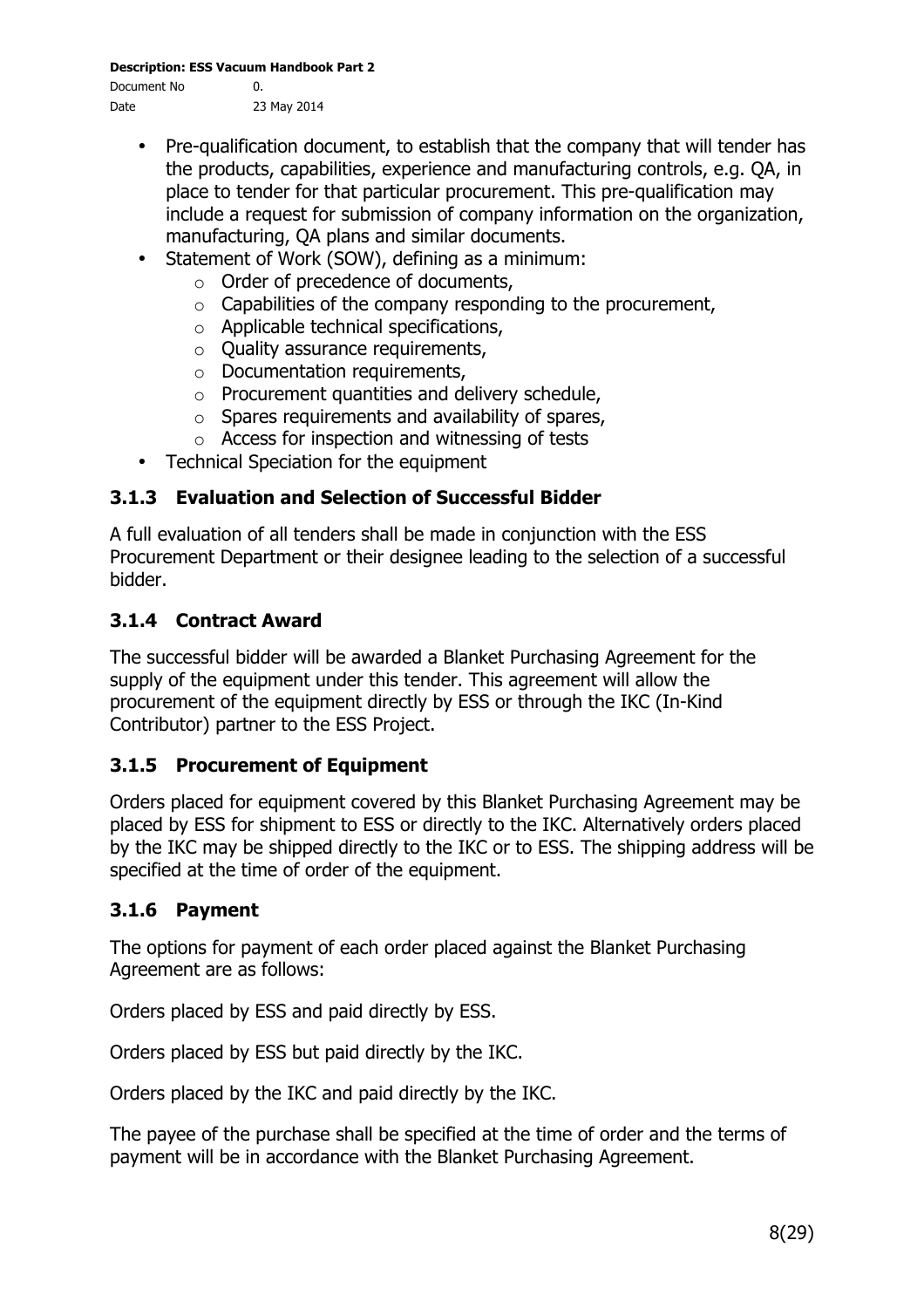# **4. Pressure Safety Statement**

Vacuum equipment is designed and rated for a 1 bar differential service pressure unless specifically designed for a higher-pressure value.

If the vacuum device or equipment has the potential to be pressurised to a pressure exceeding 1 bar differential service pressure then relieve devices of sufficient flow capacity must be installed to protect the equipment. Refer to the ESS Vacuum Handbook Part 1, Pressure Rating of Vacuum Vessels and Components, for further information.

For designs that must exceed a 1 bar differential service pressure contact the VG to develop a strategy and equipment specifications where higher differential service pressure can be achieved.

# **5. Standard Vacuum Equipment**

# **5.1 Pumps**

#### **5.1.1 Roughing Pumps**

#### 5.1.1.1 Dry Pumps

Dry roughing pumps will be used on the accelerator, target, and neutron instruments including choppers, neutron guides and supporting equipment, e.g. mobile pump carts.

ONLY dry pumps shall be used on the accelerator including associated supporting equipment and mobile pump carts.

Due to cleanliness requirements of the superconducting section of the accelerator ONLY specific pumps will be used. These pumps will be suitably marked for this application.

These pumps shall be dry and free of oils, lubricants, hydrocarbons or other fluids in the pumping chamber and shall not generate particulate or particles during operation.

These pumps shall comply with the "Vacuum Equipment Specification for Dry Roughing Pumps, ESS XXXXX"

#### 1.1.1.1 Oil Sealed Pumps

Where capacity limitations prevent the use of dry pumps, conforming to the above specification, e.g. for the pumping of larger vessels used for neutron instrument applications, oil sealed pumps, including pump sets incorporating blowers (mechanical booster pumps) may be considered. In this case these pumps are to be suitably trapped to avoid the potential for the contamination of equipment due to the back streaming of oil. In general, the pump/ pump set shall be isolated from the chamber/ equipment by an automatic valve that closes on pump shut down while the housing of the pump shall be vented to prevent the possibility of oil being shucked into the equipment.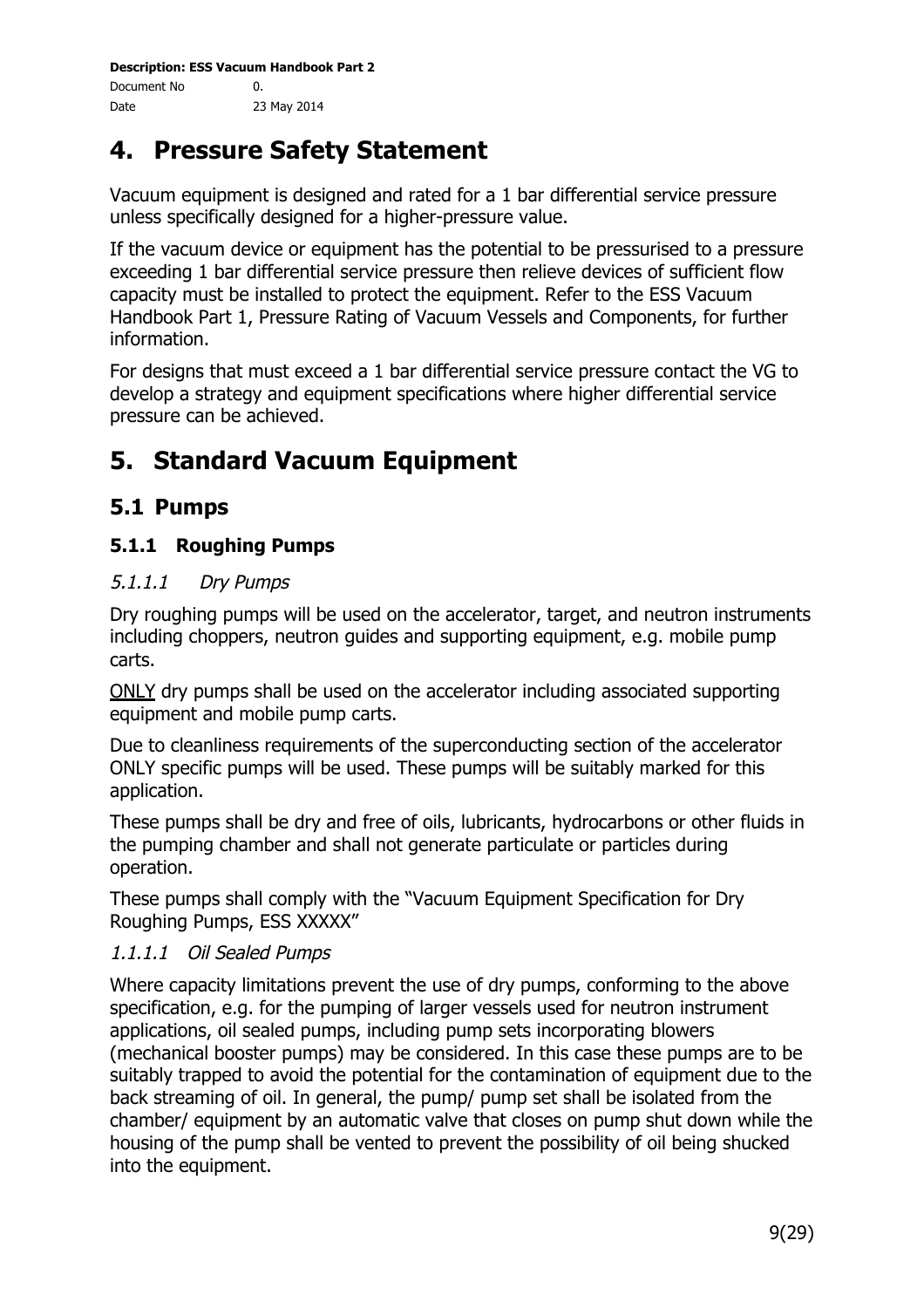Oil sealed pumps and pump sets shall be procured against specific equipment specifications developed by the VG to meet specific pumping requirements.

### 5.1.1.2 Other Roughing Pumps

The selection and use of other types of roughing pump, e.g. liquid ring pumps, pumps with special requirements, e.g. chemical series pumps, explosion proof pumps, oil sealed pumps charged with perfluoro-polyether oils etc. are not precluded, but the application and their selection will be subject to approval of the VG.

In all case the requirements for these pumps will be established by the VG in conjunction with the end user of the equipment to allow a technical specification for this equipment to be developed by the VG.

#### 5.1.1.3 General Requirements for Roughing Pump Installations

Any specific requirement affecting the procurement of a pumping unit shall be identified during the development of the technical specification. If these are additional requirements for which a standard specification exists then this shall form an Appendix to the standard specification. Additional requirements may include but not limited to:

- Specific vacuum connections,
- Electrical supplies,
- Radiation levels, etc.

#### **5.1.2 Cryochillers**

The use of cryochillers, having a closed loop cryogenic refrigeration system, should be considered for the efficient pumping of water vapor, which can constitute up to 65% to 95% of the residual gas load leading to extended pump down times for systems vented directly to air. This is especially true for larger vessels that will be used for neutron instrument applications where the surface area is large.

The cryochiller together with their associated closed loop cryogenic refrigeration system shall be procured against specific equipment technical specifications developed for the procurement by the VG.

#### **5.1.3 Turbo-molecular and Compound Drag Pumps**

Turbo-Molecular Pump (TMP) and compound drag pumps will have potential applications in the accelerator, target, neutron instrument including choppers, neutron guides, supporting equipment and mobile pump carts.

TMP's are suitable for generating a clean vacuum in the pressure range of  $10^{-3}$  to  $10^{-10}$  mbar due to their high compression ratio. They will also find application on large instrument tanks that may be cryogenically pumped to provide a leak test capability.

It is desirable that these pumps are suitable for mounting in any orientation, have a high compression ratio for light gasses, have flanges compatible with the equipment on which they are mounted and able to run using detached drive controller's (remote) with a long radiation resistant cable if needed.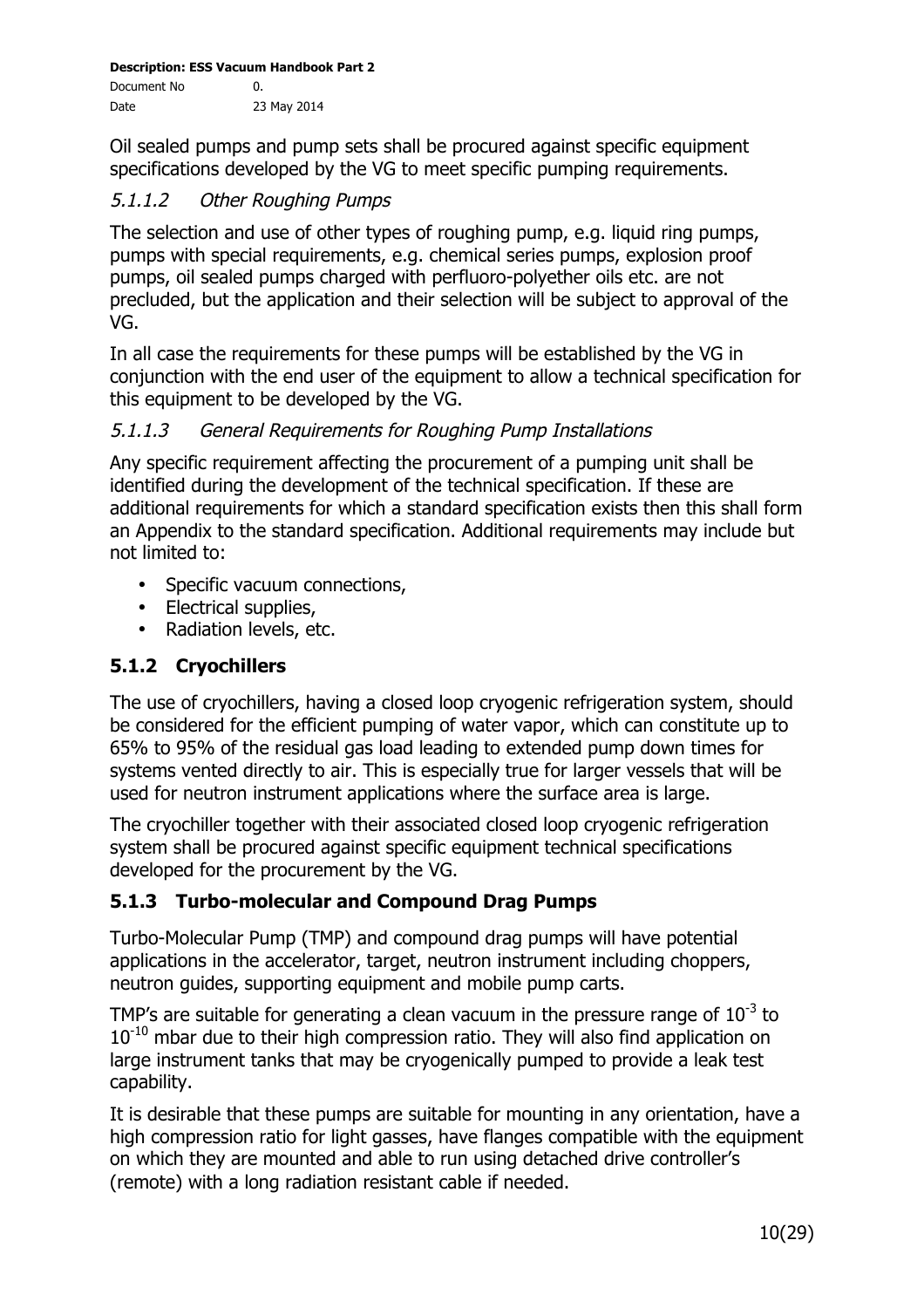Where possible the pump should be mounted directly to the volume to be evacuated, to maximize conductance, together with an isolation valve to allow in-situ maintenance. The control logic implemented for pump control shall reflect the valve option used.

The drive electronics shall include suitable communication links to interface with the ESS Integrated Control System (ICS) and shall be specified in the equipment specification.

These pumps shall comply with the "Vacuum Equipment Specification for Turbomolecular and Compound Drag Pumps, ESS XXXXX".

#### **5.1.4 Sputter Ion Pumps**

#### 5.1.4.1 Ion Pumps

The use of Ion Pumps (IP) will primarily be limited to applications on the accelerator. These pumps shall be of either noble diode or triode configuration to ensure a high pumping speed for noble gases and providing argon stability during long-term operation.

Due to the high voltage used only "finger safe" connectors shall be used on the pump.

In general, these pumps will be mounted directly to the volume to be pumped with no intermediate gate valve.

The orientation of the IP when installed shall be preferable down, i.e. the pump inlet shall facing in an upward direction to prevent the potential for particulates from the pump entering the vacuum system, unless approved by the VG. This pump orientation is essential for those used in the superconducting sections of the accelerator.

Ion pumps shall comply with the "Vacuum Equipment Specification for Sputter Ion Pumps, ESS XXXXX".

#### 5.1.4.2 Ion Pump Controllers

Ion pump controllers (IPC) shall be compatible with all IP's procured against "Vacuum Equipment Specification for Sputter Ion Pumps, ESS XXXXX".

IPC's shall include suitable communication links to interface with the ESS Integrated Control System (ICS) and these shall be specified in the equipment specification.

IPC's shall comply with the "ESS XXXXX, Vacuum Equipment Specification for Sputter Ion Pumps Controllers"

## **5.1.5 Non-Evaporable Getter Pumps**

The Non Evaporable Getter (NEG) pumps are based on high porosity sintered materials to maximize performance (speed and capacity) and mechanical characteristics. The getter material can be in the form of a thin film on a surface with limited capacity or cartridge style consisting of multiple surfaces to increase both capacity and pumping speed.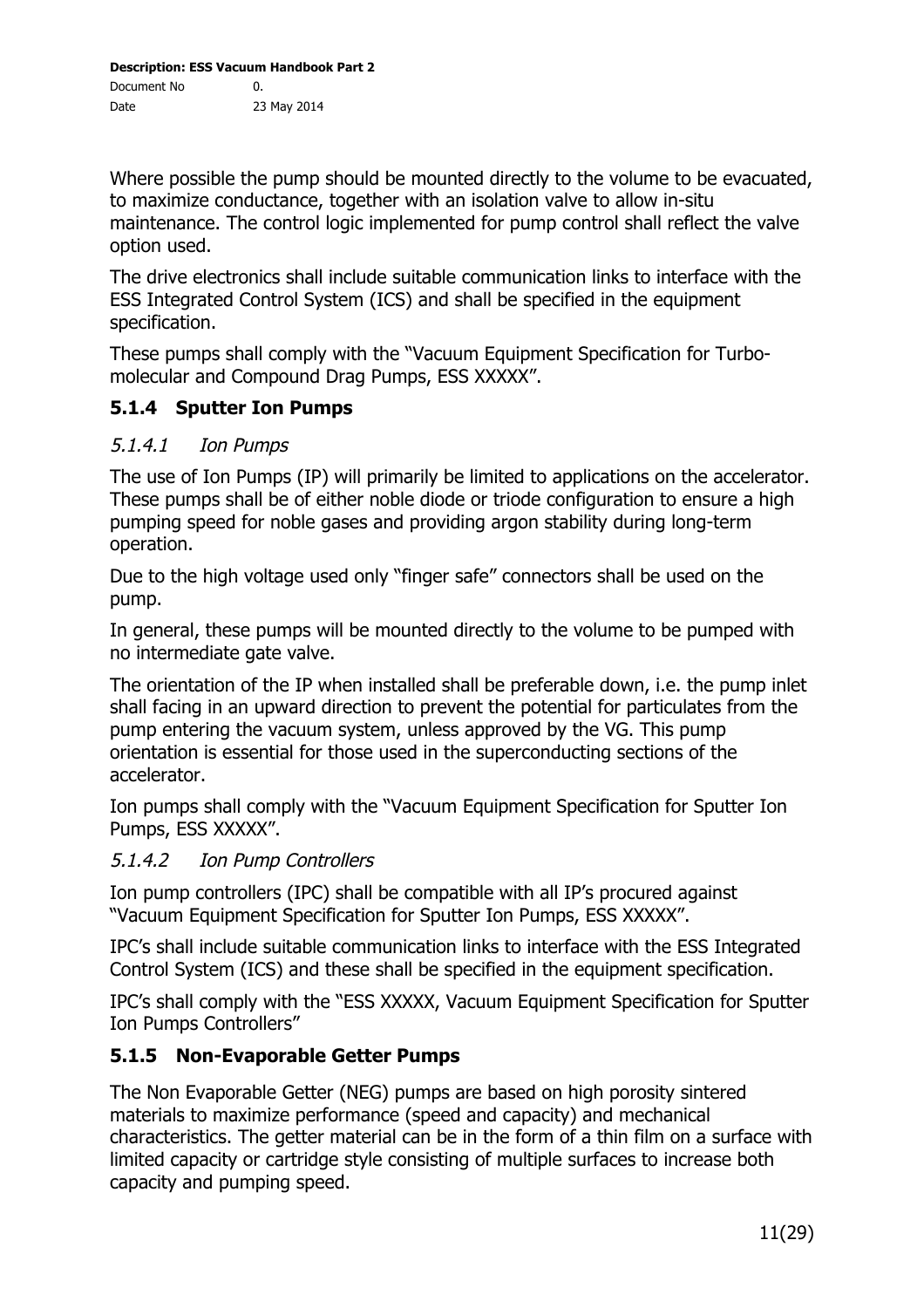It is essential that only NEG pumps having non-particulate generating getter material surfaces be used on the accelerator.

NEG pumps will require a secondary pump for regeneration. The preferred choice being a TMP with a suitable backing pump.

For initial activation and subsequent regeneration the NEG pump getter will need to be ramped to  $\sim$  400°C and held at this temperature for several hours before ramping down to room temperature.

The pump must be maintained under vacuum or in an inert atmosphere when not in use.

Non-Evaporable Getter Pumps and controllers shall be procured against specific equipment technical specifications developed for the procurement by the VG.

## **5.1.6 Combination NEG and Ion Pumps**

Combination NEG and ion pumps combine the technologies of both the NEG and IP into a single pumping unit.

The comments made above for these individual types of pump apply equally to NEG and IP ccombination pump.

NEG and IP ccombination pump and their controllers shall be procured against specific equipment technical specifications developed for the procurement by the VG.

## **5.1.7 Cryopumps**

Cryopumps shall not be used in applications where there is the potential for the pumping and accumulation of explosive gas mixtures unless specifically designed for that purposes and approved by the VGL.

The selection and use of cryopumps, will, in general, be limited to the pumping of large instrument detector tanks where a high pumping speed will be required. Only cryopumps with stand alone closed cycle refrigeration compressors shall be used.

The system is to be designed with a vacuum gate valve located between the volume being pumped and the cryopump since this will allow the cryopump to be cooled down while the chamber is being roughed to the crossover pressure.

It is essential to ensure that, as a minimum the crossover pressure is reached before bringing the cryopump online to prevent heating of the cryopump (gas load swamps the cooling capacity of the pump).

With the use of this type of pump consideration must be given to the strategy to be adopted for leak detection since with standard cryopumps the helium pumping speed will over power the leak detection system. Leak testing can be accomplished by either backing a TMP mounted directly on the chamber or connecting a pump cart to the chamber with either options backed by a leak detector with the cryopump isolated from the chamber (gate valve closed) for testing.

Cryopumps and compressors shall be procured against specific equipment technical specifications developed for the procurement by the VG.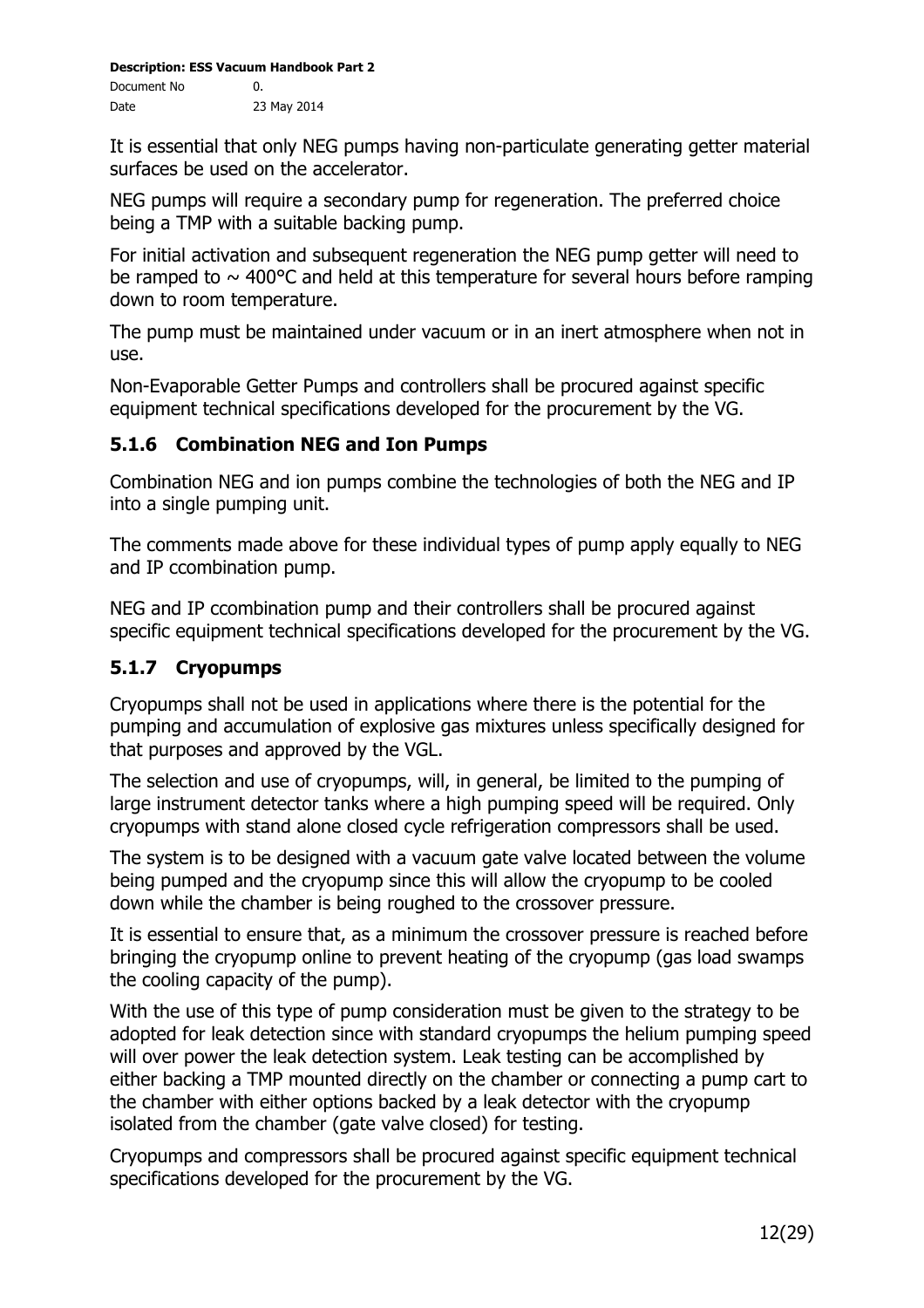# **5.2 Valves**

A variety of valves will be used on the accelerator, target and neutron instrument including choppers, neutron guides, supporting equipment and on mobile pump carts. The specific requirement and features of each will depend on the specific application. The range of valve types and configurations that will be used will include:

- Valve types:
	- o Gate valves
	- $\circ$  Angle valves
	- o Solenoid valves
	- o Fast valves
	- o Soft-start valves
- Valve mounting arrangements:
	- $\circ$  CF or KF mounting flanges,
	- o Insertable style where space is limited, and
	- o Screw fittings, basically limited to solenoid valves used for rough vacuum applications, e.g. venting roughing pumps.
- Internal gate seals:
	- o Metal, and
	- o Elastomer
- Bonnet seals:
	- $\circ$  All valves used for UHV or high vacuum applications shall have metal bonnet seals unless specific approved by the VG.
- RF shields:
	- $\circ$  RF closures across valve apertures to provide a continuous RF path and/ or to protect elastomer seals.
- Actuation:
	- o Pneumatic,
	- o Solenoid,
	- o Manual, screw or toggle.
- Position indicators:
	- $\circ$  All pneumatically actuated vales will have open and closed limit switches,
	- o Manual valves, if specified, will have manual position indicators and/ or limit switches.

Other features that are required for a particular application will be defined in the appropriate technical specification of that equipment which may include e.g. operating temperature, radiation levels, operating cycles, gate differential pressure during opening.

Special attention needs to be given to the cleanliness requirements of the superconducting section of the accelerator where valves in this location must limit particulate generation to an absolute minimum and specific inspection/ QA requirements must be implement to ensure this.

All valves providing remote operation shall use 24V DC solenoids.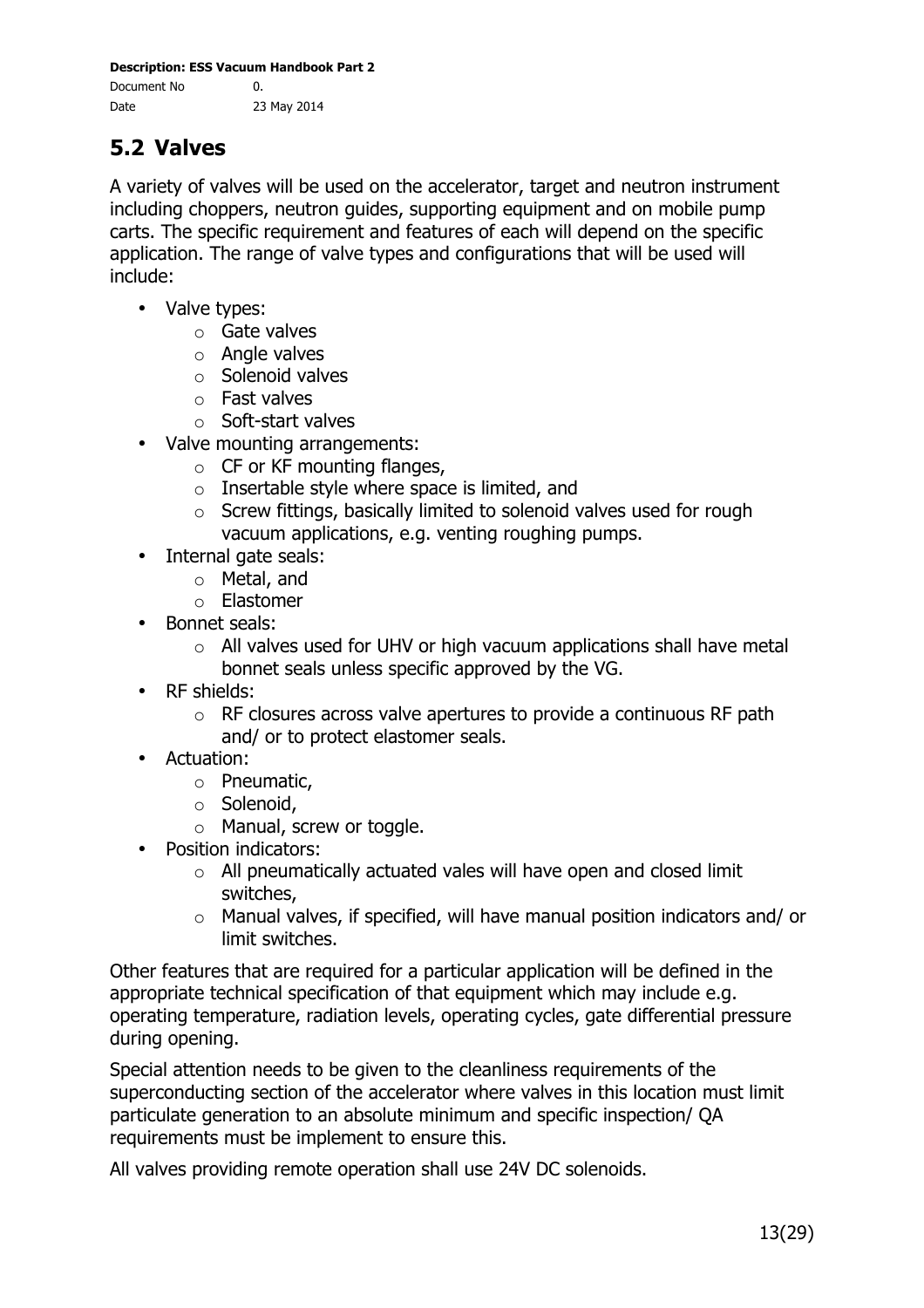## **5.2.1 Gate Valves**

Gate valves shall comply with the following specifications:

- "Vacuum Equipment Specification for Metal Sealed Gate Valves used in the Superconducting Section of the Accelerator, ESS XXXXX"
- "Vacuum Equipment Specification for Metal Sealed Gate Valves for General Applications, ESS XXXXX"
- "Vacuum Equipment Specification for Elastomer Sealed Gate Valves for General Applications, ESS XXXXX"

#### **5.2.2 Angle Valves**

Angle valves shall comply with the following specifications:

- "Vacuum Equipment Specification for Metal Sealed Angle Valves Used in the Superconducting Section of the Accelerator, ESS XXXXX"
- "Vacuum Equipment Specification for Metal Sealed Angle Valves for General Applications, ESS XXXXX"
- "Vacuum Equipment Specification for Elastomer Sealed Angle Valves for General Applications, ESS XXXXX"

#### **5.2.3 Solenoid Valves**

Solenoid valves shall comply with the following specifications:

"Vacuum Equipment Specification for Solenoid Valves for General Applications, ESS XXXXX"

#### **5.2.4 Fast Valves**

Fast valves will be installed in the accelerator to provide protection against the occurrence of a sudden loss of vacuum event.

The first set of fast valves will be located directly upstream and downstream of the superconducting section of the accelerator, providing protection for the superconducting cryomodules as a result of a loss of vacuum event occurring in the warm sections of the Linac.

The second set of fast valves will be located in close proximity to the tuning beam dump line and in the beam to target line to protect the Linac and superconducting section of the accelerator from a sudden loss of vacuum event occurring in these areas, e.g. failure of the tuning dump window.

These valve(s) will remain in the closed position if tripped and will need to be reset following resolution of the triggering event.

The fast valve system shall be reliable with a response time as fast as possible. The gate seal shall be metal where possible and particulate generation must be an absolute minimum, which specific inspection/ QA requirements implemented to ensure this.

The fast valve system shall include fast valve, fast valve controller and sensor.

Fast valves system shall comply with the following specification: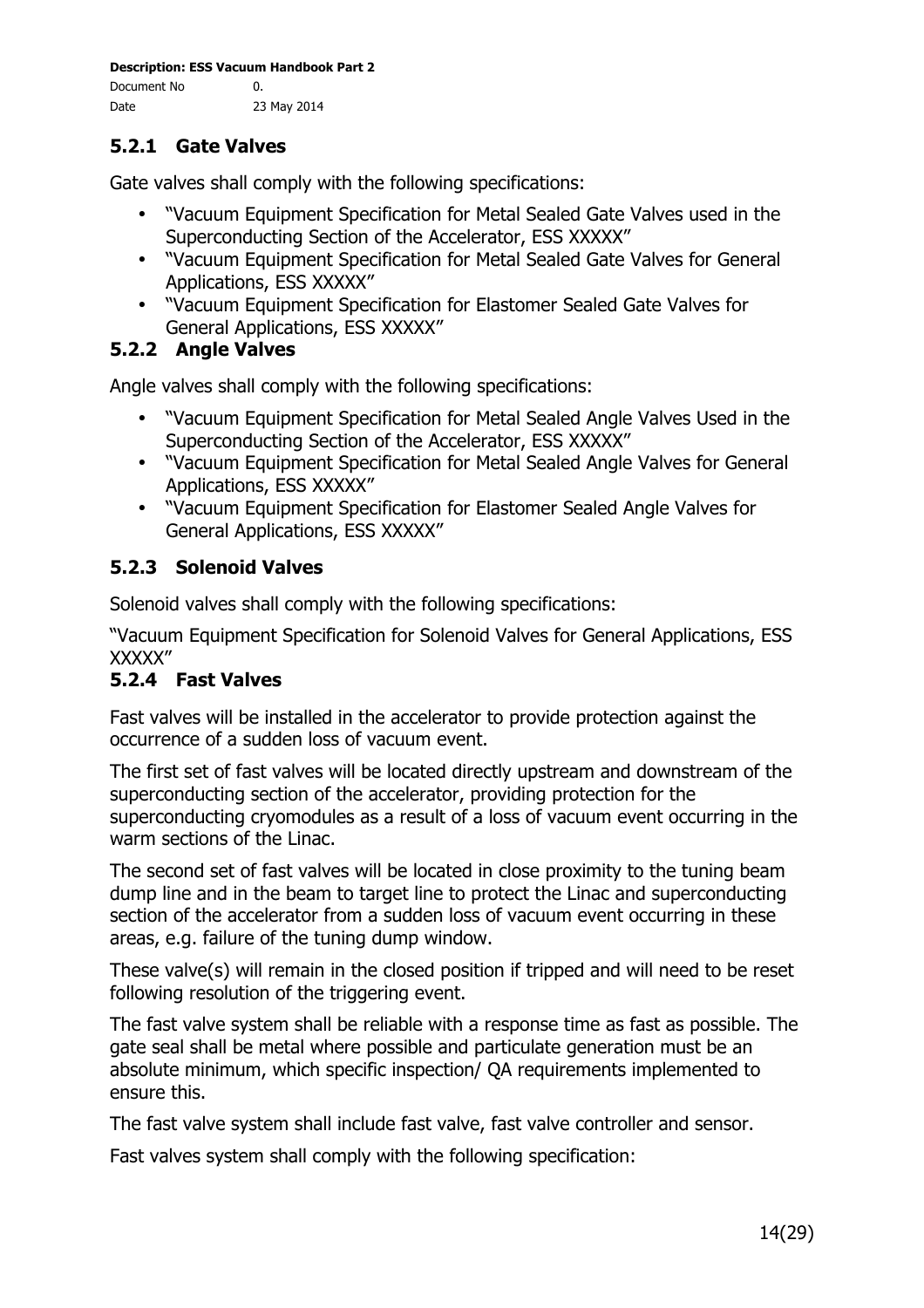"Vacuum Equipment Specification for Fast Valve Systems for the Accelerator, ESS XXXXX"

### **5.2.5 Soft-start Valves**

Soft-start valves are passive devices that consist of a throttle flap(s) supported on a common axis and maintained in the open position by a spring. When initially roughing the system the high flow rate in the line immediately closes the valve and reduces the pipe conductance by about 99%. As the flow rate decreases the flap(s) gradually opens, opening fully at a differential pressure of about 15 mbar leaving the pumping path unobstructed.

These devices shall be used where high flow rates (velocity) can damage or generate turbulence that could cause the transportation of particulate that could damage or impact installed equipment e.g. transportation of particulate into the superconducting section of the accelerator impacting cavity performance.

Soft-start valves shall comply with the following specification:

"Vacuum Equipment Specification for Soft-start Valves, ESS XXXXX"

# **5.3 Pressure Relieve Devices**

Pressure relieve devices will be used on an as required basis to ensure compliance with Section 4 of this manual.

The pressure relive devices, when used, can either be active or passive devices (burst discs). All devices shall be qualified by regular inspection or code qualified in the case of burst discs.

Pressure relieve devices permanently installed on the accelerator shall be limited to the use of passive devices (burst discs).

Pressure relieve devices shall comply with the following specifications:

"Vacuum Equipment Specification for Pressure Relieve Devices for Accelerator Applications, ESS XXXXX"

"Vacuum Equipment Specification for Pressure Relieve Devices for General Applications, ESS XXXXX"

# **5.4 Vent Filters**

Vent filters shall be used on all vacuum systems that may suffer performance degradation as the result of the ingress of particulate during venting. On critical systems and all accelerator systems only metal filters shall be used. The material used for the filter shall conform to the list of approved materials in the Part 2 of the ESS Vacuum Handbook.

Vent filters used in the superconducting section of the accelerator shall have an element pore size not exceeding 0.5 micron.

Vent filters used in the warm sections of the accelerator shall have an element pore size not exceeding 2 micron.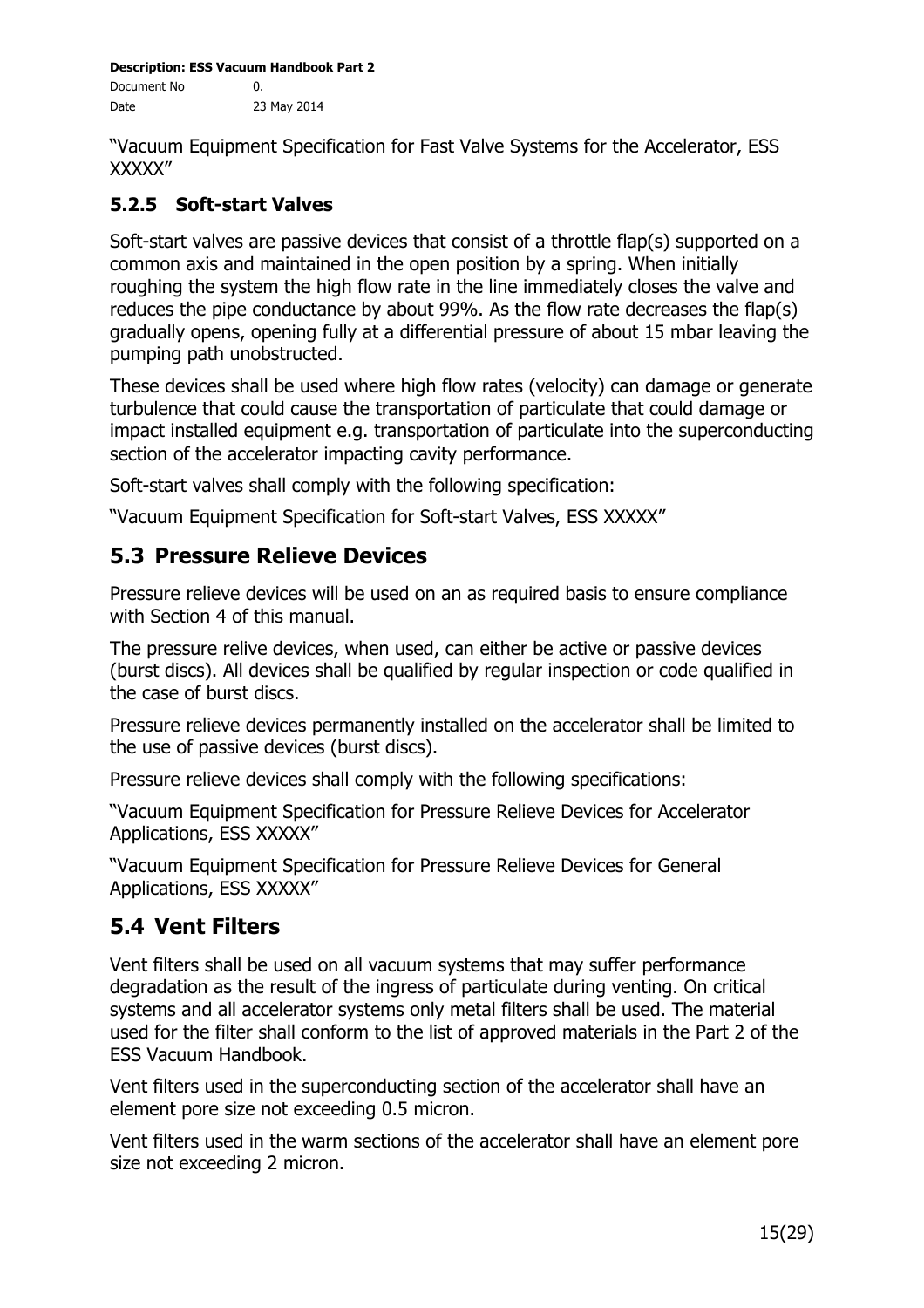Vent filters that are permanently installed on the accelerator shall be isolated from accelerator vacuum during operational periods by a manual valve.

Vent filters shall comply with the following specifications:

"Vacuum Equipment Specification for Vent Filters for Accelerator Applications, ESS XXXXX"

"Vacuum Equipment Specification for Vent Filters for General Applications, ESS XXXXX"

# **5.5 Mass Flow Control System**

Mass flow control system will be used on the accelerator to control the flow of ionizing gas into the proton source and will have the following major features:

- Able to control up to three individual gas sources in a ratio control mode from:
	- $\circ$  100% for a single gas source:
	- $\circ$  99:1 to 50:50 for two gases, and
	- $\circ$  98:1:1 to 33:33:33 when operating with three gases
- Each gas shall have a separate flow measurement device, metering valve and shut of valve.
- The flow measurement device shall be temperature compensated.
- All component parts of the system exposed to the gas stream shall be constructed of 316L stainless steel. The use of any elastomers shall be preapproved by the VG.
- The mass flow controller system shall have a rack mountable display with manual override to provide flow control of each individual gas.
- Input/ output signals shall be provided to allow remote operation up to 100m.

The Mass Flow Control System shall comply with the detailed technical requirements specified in the following equipment specification:

"Vacuum Equipment Specification for Mass Flow Control System for Accelerator and other Applications, ESS XXXXX"

## **5.6 Vacuum Gauges and Gauge Controllers**

#### **5.6.1 General Requirements**

Vacuum gauges will be used for all technical vacuum systems making total pressure measurements in the rough, high and UHV pressure regimes and will comprise the following major types:

- Thermal Conductivity (Pirani) Gauges used for measurement in the range atmosphere to  $10^{-4}$  mbar.
- Cold Cathode Gauges (Pennnig and Inverted Magnetron) used for measurement in the range  $10^{-3}$  to  $10^{-10}$  mbar.
- Capacitance Manometers used for measurement in the range atmosphere to  $10^{-5}$  mbar.

Other measurement devices may also be considered dependant on the application, e.g. diaphragm vacuum gauges, piezo vacuum gauge, capsule dial gauges etc.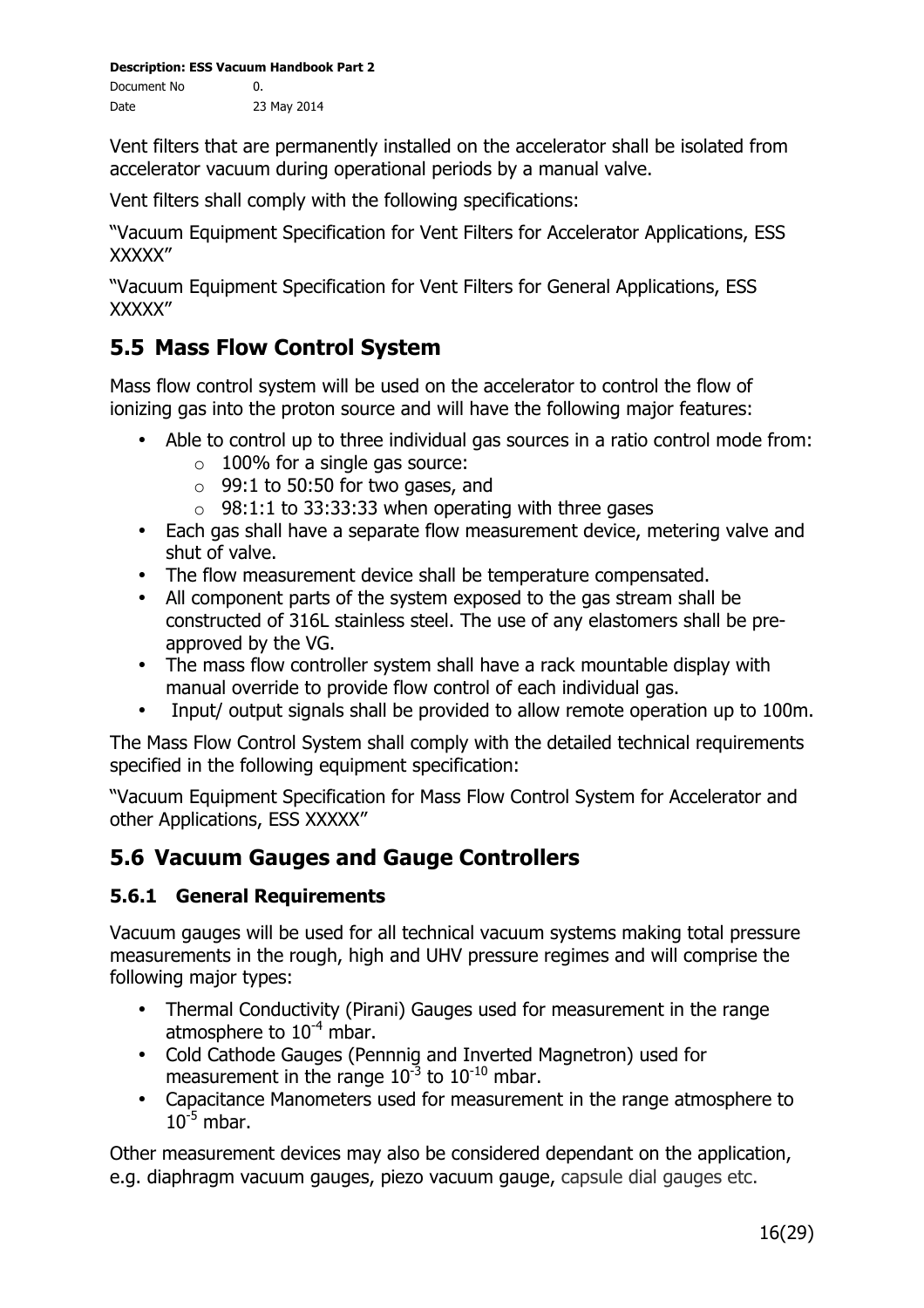In addition, the ion current of ion pumps can be used to provide other measurement options for pressure.

Some of the considerations that need to be given when selecting and installing the measurement devices include:

- Appropriate selection of the installation location due to the potential for pressure gradients,
- Potential pumping effect of the sensors,
- Sputter effect of cold cathode gauges,
- The impact of strong magnetic and electrical fields,
- The bake-out requirements for equipment and gauges when operating in the UHV regime,
- Selection of switching points for ionization gauges to avoid contamination,
- Redundancy for critical pressure measurements,
- Redundant gauges to allow switching to a second gauge head without the need to break vacuum to improve maintainability.

All gauges shall be non-particulate generating.

Gauges will be used to measure the vacuum levels within the vacuum system and provide outputs to allow the control and the operation of valves and pumps and other vacuum devices and provide interlocks.

The drive electronics, especially on the accelerator, will need to be separated from the gauge head due to the potential of a radiation environment.

#### 5.6.1.1 Gauge Construction and Materials

- All gauge heads shall, where possible, be mounted on 300-series stainless steel CF 40 DN flange.
- The gauge head vacuum seals shall be all metal.
- For application on the accelerator, the gauge head, including feedthrough and connectors shall be designed to be compatible for operation in a high ionizing radiation environment. The use of Teflon® or PTFE type materials for any component is prohibited.
- The gauge head must be suitable for remote operation at distances up to 100m from the controller when the recommended type of gauge cable is used.

#### 5.6.1.2 Gauge Bakeout Temperature

TCGs and CCGs requiring a bakeout capability shall have a minimum bakeout temperature of 150˚C with cables disconnected.

#### 5.6.1.3 Gauge Leak Rate

The gauge heads shall be leak tight when checked with a mass spectrometer leak detector with a minimum sensitivity of  $2\times10^{-10}$  mbar I s<sup>-1</sup>.

## **5.6.2 Thermal Conductivity (Pirani) Gauges**

The Thermal Conductivity (Pirani) Gauge shall comply with the detailed technical requirements specified in the following equipment specification for this system: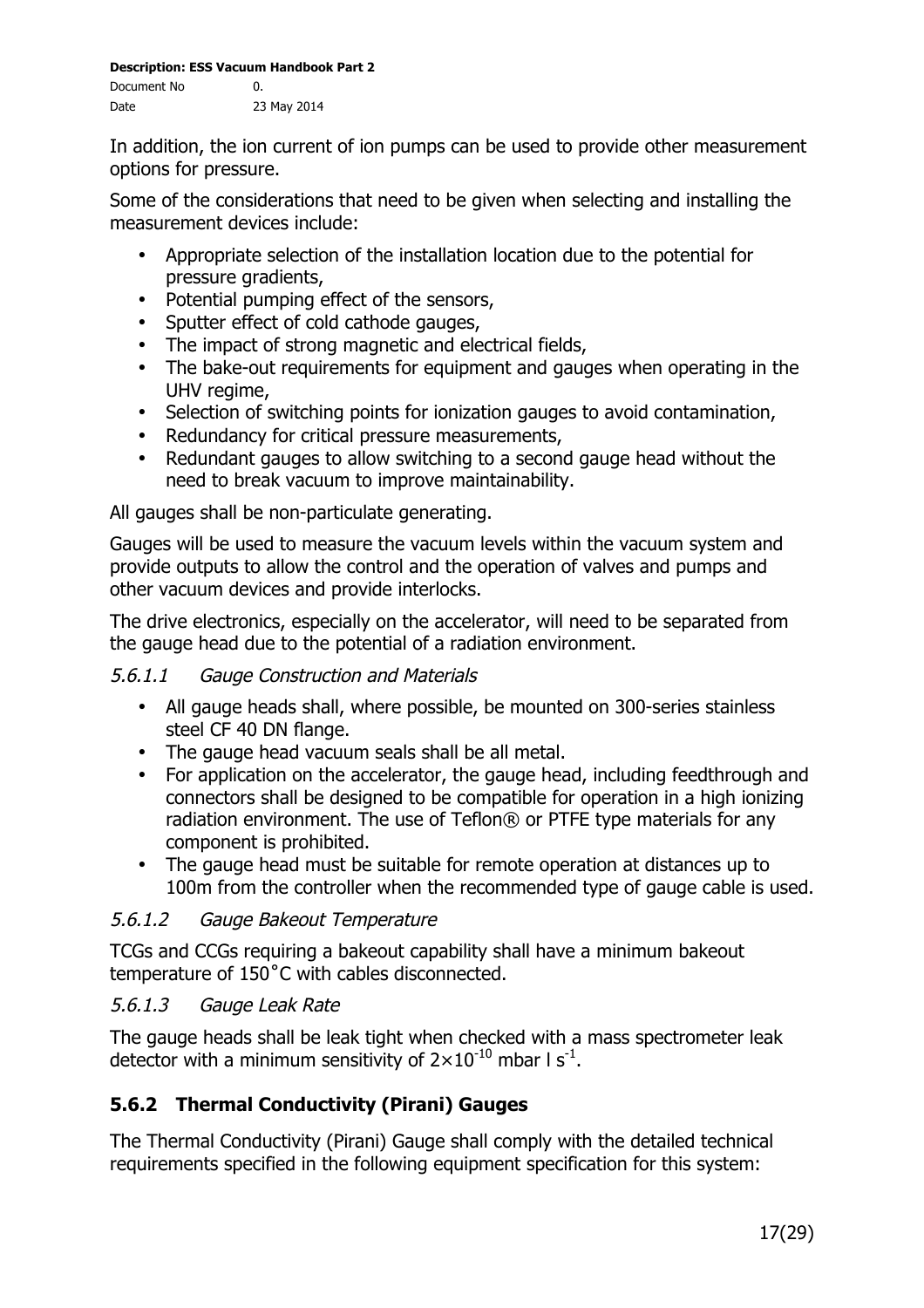"Vacuum Equipment Specification for Thermal Conductivity (Pirani) Gauge for Accelerator and other Applications, ESS XXXXX"

## **5.6.3 Cold Cathode Gauges (Penning and Inverted Magnetron)**

The Cold Cathode Gauges (Penning and Inverted Magnetron) Gauge shall comply with the detailed technical requirements specified in the following equipment specification for this system:

"Vacuum Equipment Specification for Cold Cathode Gauges (Penning and Inverted Magnetron) Gauges for Accelerator and other Applications, ESS XXXXX"

## **5.6.4 Thermal Conductivity and Cold Cathode Gauge Controllers**

#### 5.6.4.1 Controller Configuration

The controller shall control as a minimum two (2) CCGs and two (2) TCGs simultaneously. The controllers shall operate gauge heads at up to 100m distances when appropriate cables are used. Due to the expected high ionizing radiation fields in some locations, especially the accelerator, gauge controls shall not be mounted directly on the gauge. Consult the VG for other applications.

#### 5.6.4.1.1 TCG Control Module

The TCG control modules shall operate two (2) TCGs in the range atmosphere to  $5x10^{-4}$  mbar. The gauge calibration and total pressure measurement shall be in N<sub>2</sub> and shall indicate within  $\pm$  35% of the absolute N<sub>2</sub> pressure at room temperature. The controller shall allow adjustment of the maximum scale reading when the sensor is at atmospheric pressure. Similarly, a zero adjustment shall be provided for use when the sensor is at or below  $5x10^{-5}$  mbar.

#### 5.6.4.1.2 CCG Control Module

The CCG control modules shall operate the CCG's between  $1x10^{-3}$  mbar and  $1x10^{-10}$  mbar. The gauge calibration and total pressure measurement shall be in N<sub>2</sub> and shall be  $\pm$  50% the absolute N<sub>2</sub> pressure between  $1x10^{-3}$  mbar and  $1x10^{-10}$  mbar.

The controller shall have provisions to turn the CCG on and off automatically through a TCG. The CCG shall be turned on when the TCG is at or below a set pressure level, and turned off when the pressure exceeds the set point level. The pressure at which the CCG is turned off and on shall be user-programmable.

#### 5.6.4.1.3 Front Panel Display and Controls

Each controller shall have a digital front panel display that is capable of displaying the programmable or selectable gauge parameters and pressure reading of any gauge powered by the controller.

5.6.4.1.4 Analogue Outputs

The controller shall have a 0-to-10 volt analogue output for each gauge, allowing determination of the gauge pressure.

#### 5.6.4.1.5 Set Points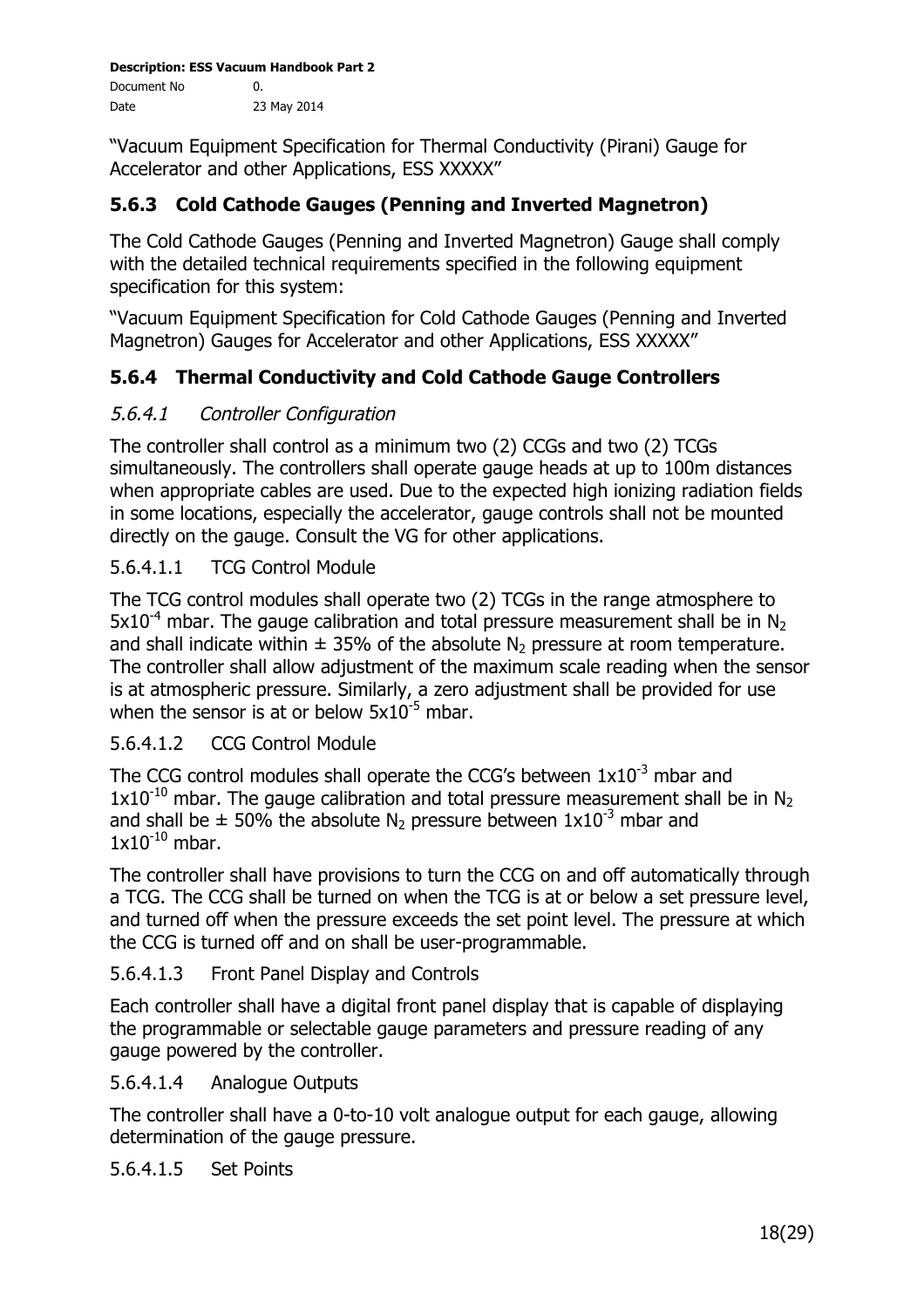The controller shall have a minimum of one (1) set point per gauge.

#### 5.6.4.1.6 Set Point Response Time

The set point relay response time, the delay between the analogue voltage reaching the set point and the relay contact opening, shall be less than 100 ms.

#### 5.6.4.1.7 Communication

The controllers shall have a remote serial communication ports. The communication protocol shall provide access to all gauge readings and programmable parameters that are accessible through the front panel controls. Recovery of remote communication upon power-up shall not require local intervention.

The Thermal Conductivity and Cold Cathode Gauge Controllers shall comply with the detailed technical requirements specified in the following equipment specification for this system:

"Vacuum Equipment Specification for Thermal Conductivity and Cold Cathode Gauge Controllers for Accelerator and other Applications, ESS XXXXX"

#### **5.6.5 Capacitance Manometers**

The capacitance manometer uses a sensor capsule from which the pressure is determined by measuring the change in capacitance between the metal diaphragm and an adjacent, fixed dual electrode and provides extremely precise measurements of total pressure. No gauge calibration is required for a particular gas since a total pressure reading is provided.

The use of these devices will be limited to applications where accurate pressure measurements need to be made in the range from atmosphere to  $10^{-5}$  mbar is required and where the accuracy requirements cannot be provided by a thermal conductivity (Pirani) type gauge.

The Capacitance Manometers shall comply with the detailed technical requirements specified in the following equipment specification for this system: "Vacuum Equipment Specification for Capacitance Manometers for Accelerator and other Applications, ESS XXXXX"

# **5.7 Leak Detectors**

#### **5.7.1 General Requirements**

Helium mass spectrometer leak detectors (MSLD) will be used to qualify and confirm the integrity of vacuum boundaries and check the leak tightness of components, vacuum equipment and vessels, etc.

All MSLD's procured and used at ESS will be of modular design and incorporate robust components to provide a high degree of reliability when operated in an industrial type environment. The units used are required to incorporate protective features that will withstand accidental events that may occur during normal use, e.g. sudden vents to air, power failures and mechanical shocks during routine transportation.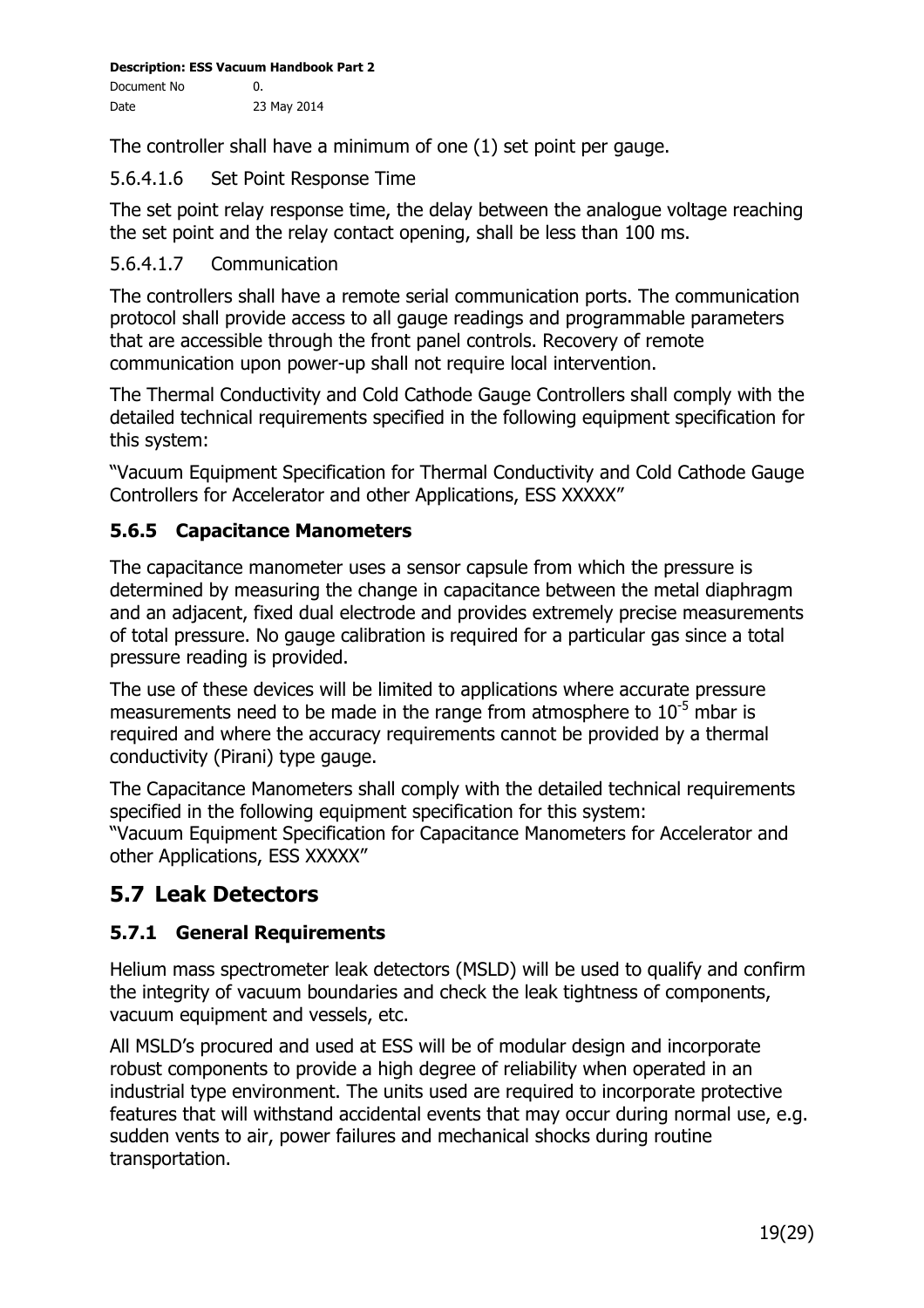The MSLD shall be mounted on a mobile cart with space provided for storage of accessory equipment and be capable of being operated when installed on the mobile cart or located independently on a suitable flat surface.

The design shall provide a simple operator interface and allow single operator operation via a hand held remote controller. Comprehensive interface capability shall be provided to allow interfacing with an external computer.

A high pumping speed for helium shall be available at the inlet port to provide a fast response time.

The MSLD shall incorporate an internal calibrated leak that can be checked by means of an external calibrated leak.

The MSLD will be used to conduct leak testing in accordance with the requirements of ASTM E498-E498M and SS-EN-1779 or equivalent.

The MSLD will use a quadrupole mass filter/measurement element.

ONLY dry roughing pumps shall be used for the MSLD (see section 5.1 of this manual).

Due to cleanliness requirements of the superconducting section of the accelerator ONLY MSLD units suitably marked for this application will be used in this area.

#### **5.7.2 Performance**

The MSLD shall satisfy the following minimum performance parameters:

| Leak rate range                                             | $5 \times 10^{-12}$ to $1 \times 10^{-1}$  | mbar $1 s^{-1}$              |
|-------------------------------------------------------------|--------------------------------------------|------------------------------|
| Maximum Test Pressure, large leak<br>mode                   | > 6                                        | mbar                         |
| Maximum Test Pressure, normal mode                          | $2 \times 10^{-2}$                         | mbar                         |
| Helium pumping speed, inlet port                            | > 4                                        | $\mathsf{L}$ s <sup>-1</sup> |
| High vacuum pumping capacity, air                           | 100                                        | $\mathsf{L}$ s <sup>-1</sup> |
| Rough pumping capacity, air                                 | 22                                         | $m^3 h^{-1}$                 |
| Helium response time, at test port                          | < 0.5                                      | S                            |
| Start-up time including self calibration                    | < 360                                      | S                            |
| Test gas                                                    | Helium 3 and 4 with option<br>for hydrogen | u                            |
| Measurement range, Sniffer mode                             | $1 \times 10^{-7}$ to 1                    | mbar $1 s^{-1}$              |
| Helium response time, 15 feet probe,<br><b>Sniffer Mode</b> | < 0.5                                      | S                            |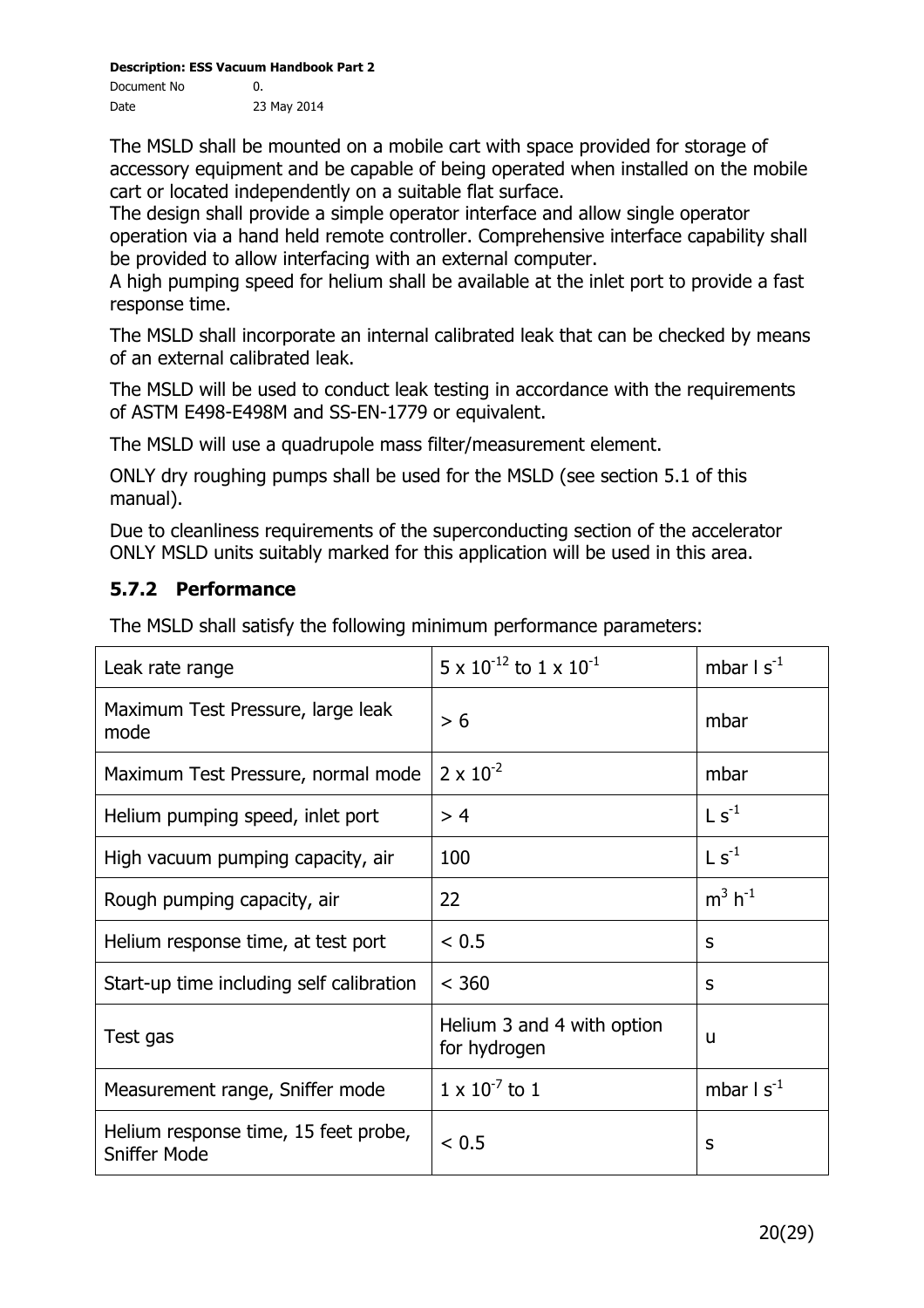# **5.7.3 Maintainability**

The MSLD shall be serviceable with standard hand tools and test equipment and no special tools or test equipment shall be necessary to replace or repair any printed circuit board.

#### **5.7.4 Technical Requirements Specification**

The detailed technical requirements for this equipment is specified in the following equipment specification for this system:

"Vacuum Equipment Specification for Helium Mass Spectrometer Leak Detector (MSLD) for the Accelerator and General Applications, ESS XXXXX"

# **5.8 Residual Gas Analysers**

#### **5.8.1 General Requirements**

Residual Gas Analysers (RGA) will be used for the measurement of partial pressure (ISO 14291) within a system to characterize the residual gas composition during pump down or any other mode of operation, and in some cases this device will support leak testing.

The RGA will consist of the measurement head and combined controller/ display unit that shall be rack mountable. The controller shall be suitable for being located remotely from the head at distances of up to 100m.

The RGA controller shall be able to communicate, via an Ethernet communication link, with the facilities central control system.

#### **5.8.2 Performance**

#### 5.8.2.1 Mass Range

The RGA shall provide a mass range from 1 to 100 amu.

#### 5.8.2.2 Minimum Detectable Partial Pressure

The RGA shall have a minimum detectable partial pressure of  $1 \times 10^{-14}$  mbar.

#### 5.8.2.3 Resolution

The RGA shall provide a resolution of < 0.5 amu @ 10% peak height.

#### 5.8.2.4 Stability

Mass stability shall not be less than  $+/- 0.1$  amu during an eight (8) hour period, after a 30 minute warm-up, when the temperature change is  $<$  5°C. During this period the variation in peak height shall not exceed 2%.

#### 5.8.2.5 Ion Source Materials and Construction

The ion source shall have two independent filaments made of thoria-coated iridium.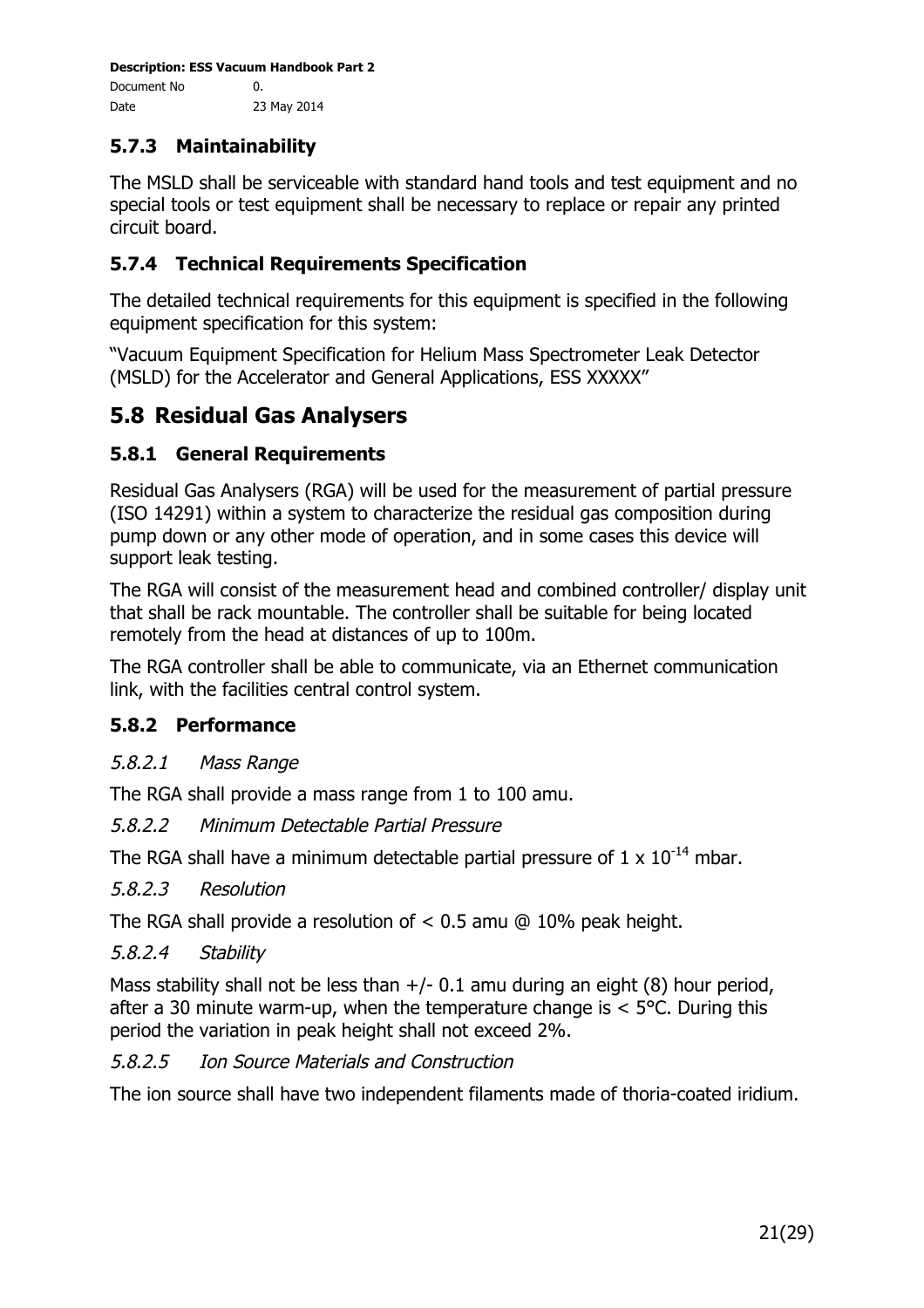#### 5.8.2.6 Analyzer (Gauge) Head Construction

The analyzer head shall be mounted on a 300 series stainless steel CF 40 DN flange or equivalent. No part of the ionizer head or mass filter shall protrude past the mounting flange.

#### 5.8.2.7 Analyzer Head Orientation

The analyzer head shall be suitable for installation and operational in any orientation.

#### **1.1.2 Technical Requirements Specification**

The detailed technical requirements for this equipment is specified in the following equipment specification for this system:

"Vacuum Equipment Specification for a Residual Gas Analysers (RGA) for the Accelerator and General Applications, ESS XXXXX"

# **5.9 Mobile Pumping Carts**

Mobile pumping carts will be used for a variety of purposes on the accelerator, target and neutron instrument including choppers, neutron guides, etc.

Mobile Pumping Carts (MPC) will be connected via an isolation valve to the main vacuum system when needed.

Some MPC's will be connected via a manual valve without interlocks while other units will be interlocked through an isolation valve via an electrical connector where the system and pump cart pressures will be used as a valve interlock.

MPC shall be procured against specific equipment technical specifications developed for the procurement by the VG.

The detailed technical requirements for this equipment is specified in the following equipment specification for this system:

"Vacuum Equipment Specification for a Mobile Pumping Cart for the Accelerator and General Applications, ESS XXXXX"

"Vacuum Equipment Specification for a Mobile Pumping Cart for the superconducting section of the accelerator, ESS XXXXX"

# **6. Standard Vacuum Equipment**

# **6.1 Flange Sealing Systems**

The sealing systems used will generally be dictated by the operating pressure regime, with metal sealing for high vacuum and UHV applications and elastomer sealing for rough and some high vacuum applications. In addition, environmental considerations that could have an influence on the sealing system selected, e.g. radiation levels, operating temperature, etc. may influence the choice made.

Material used for flanges are generally stainless steel: DIN 1.4301 (AISI 304), DIN 1.4306 (AISI 304L) DIN 1.4401 (AISI 316), DIN 1.4404 (AISI 316L) or DIN 1.4429- ESR (AISI 316LN) where low magnetic permeability < 1.005 is required. For some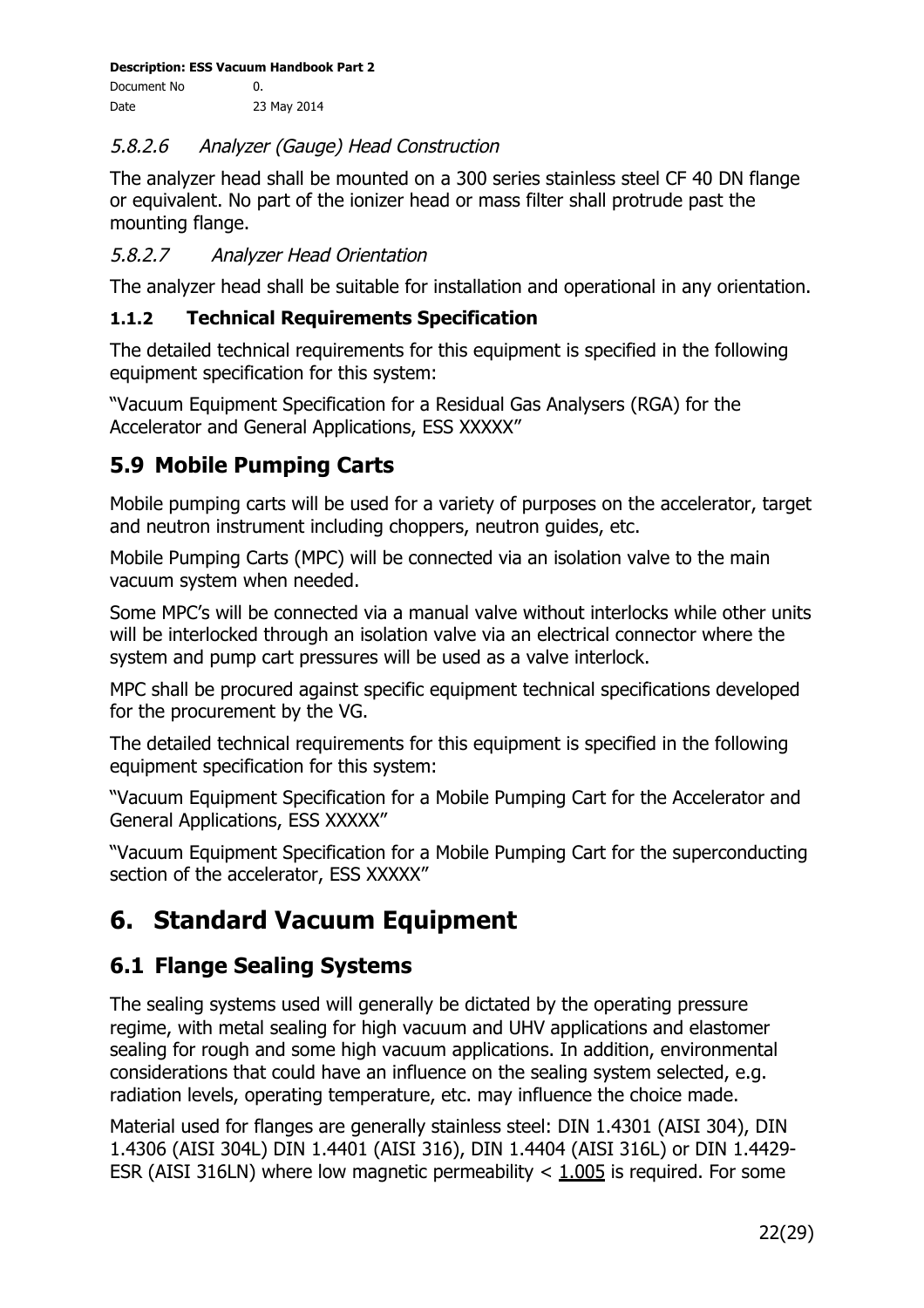rough vacuum applications other materials are available and may be suitable. Please consult the VG for recommendations regarding the use of alternate materials.

# **6.1.1 Flange Types**

#### 6.1.1.1 ISO clamped-type Flanges

These flanges use a wedge design to apply the seal force through a clamping ring or chain clamp to a seal that is incorporated into a centring ring (ISO 2861 and ISO 1609). The seal is typically an elastomer although metal seals of indium are available but require the use of a chain clamp to apply the additional seal pressure needed. Only indium seals shall be used for high vacuum and UHV applications.

#### 6.1.1.2 ISO bakable knife-edge flanges (Conflat style - CF)

These flanges shall conform to standard dimensions (ISO/ TS 3669-2) and are available in sizes up to 400mm tube diameter. These flanges are the preferred type for high vacuum and UHV applications.

The bolt tighten sequence shall be in a star pattern to ensure even compression of the sealing gasket. Bolts shall be tightened to finger tight and progressively tightened one turn at a time until the design torque values are reached.

For trial assemblies and initial leak testing the copper seal gasket may be substituted with an elastomer seal.

## 6.1.1.3 ISO-K and ISO-F flanges (63mm up to typically 630mm)

These flanges use either parallel sealing surfaces for sealing with a centring ring (ISO 2861) or metal gasket (diamond type aluminium seal) or contain a seal groove for either metal (Helicoflex type seals) or elastomer O-ring sealing where the clamping of the sealing surfaces is applied by claw clamps (ISO-K) or bolts (ISO-F). Only metal seals shall be used for high vacuum and UHV applications.

The sealing principle of the Helicoflex type seal is based upon the plastic deformation of a jacket of greater ductility than the flange materials. This occurs between the sealing face of a flange and an elastic core composed of a close-wound helical spring. The spring is selected to have a specific compression resistance. During compression, the resulting specific pressure forces the jacket to yield and fill the flange imperfections while ensuring positive contact with the flange sealing faces. Each coil of the helical spring acts independently and allows the seal to conform to surface irregularities on the flange surface. Surface tolerances and surface finish are important for obtaining a good sealing.

#### 6.1.1.4 Other Flanges

Metal gasket face seals are suitable for both high vacuum and UHV applications. These sealing systems are typically available up to 18mm and are used primarily for pipe connections. Swagelok being the most common type of fitting used.

Wire sealed flanges: An OFHC copper wire shall be used to affect the seal. They are available for tube sizes up to 630mm but are not commonly used.

Flanges form EVAC (ISO-CeFiX®) or MKT use a similar sealing arrangement as CF flanges but the sealing pressure is applied through a wedge design with a chain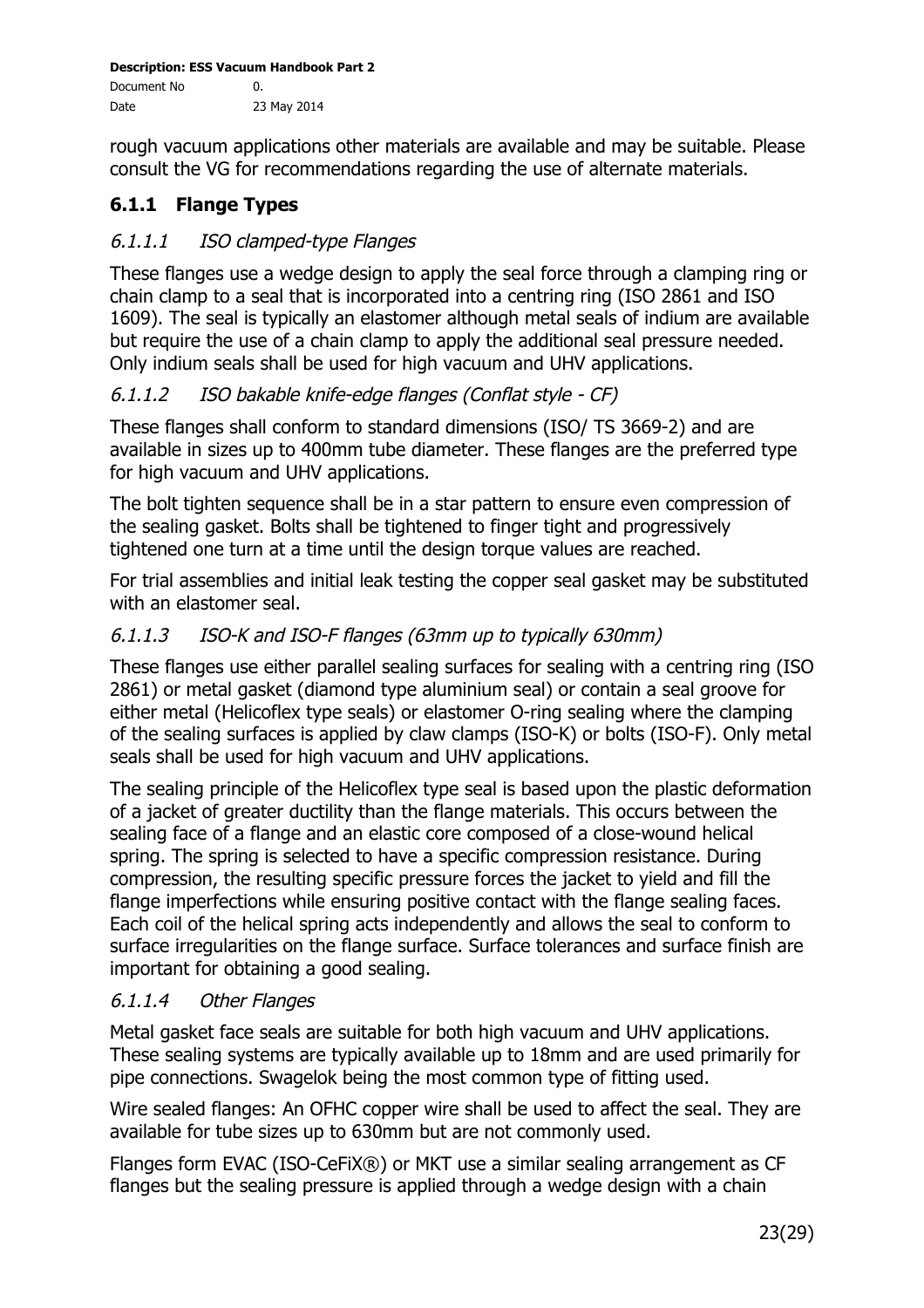clamp used to apply the pressure to the seal. These sealing systems are available up to 250mm tube size. The use of the chain clamp makes them suitable for applications in radiation areas where the time required to make the vacuum connection can be significantly reduced compared to CF. Further the connection can be made remotely by the use of long handled tools.

#### **6.1.2 Sealing**

#### 6.1.2.1 Metal Seals

Metal seals shall be OHFC copper where possible and shall only be used one time before being discarded.

For Helicoflex type seal consult the manufactures catalog for material selection and confirm the suitability of this selection with the VG.

#### 6.1.2.2 Elastomer Seals

Under normal circumstances Fluoroelastomer (FKM - Viton) O-rings should be selected and these are suitable for use up to a temperature of 150°C.

If a higher temperature is required select Perfluoroelastomer (FFKM - Kalrez or Chemraz) which is suitable up to 200 - 250°C

If additional radiation resistance is required, select EDPM (ethylene propylene diene monomer), which is suitable for radiation levels up to 1 MGy compared to Viton, which is suitable up to 0.5 MGy.

#### **6.1.3 Fasteners**

Fasteners shall be made of ASTM 304 or equivalent or AISI 316LN-ESR when magnetic permeability is an issue.

The bolts used shall be silver plated to prevent the potential for galling (cold welding), with a washer under the head of the bolt or nut. Greases and oil shall not be used as a thread lubricant.

## **6.2 Bellows**

#### **6.2.1 Hydroformed**

A specialized type of die forming that uses a high-pressure hydraulic fluid to press room temperature working sheet material into a die. Hydro formed bellows made up of thin stainless steel AISI series 300 (316L, 347, 321 and 304L) without attached flanges or with internally welded flanges is cleanable and is permitted. Note, however, that they are limited in axial movement and lateral offset in comparison to edge welded bellows. They have a relatively high spring rate and therefore dedicated compression tools are required during installation. Special attention must be taken to the end-pieces of such bellows due to inclusion contents and possible leaks as well as corrosion after welding. Therefore it is recommended to use only multidirectional forged stainless steel AISI 316LN-ESR for the end-pieces.

The use of weld collars is recommended where a third party undertakes the welding to an adjacent component.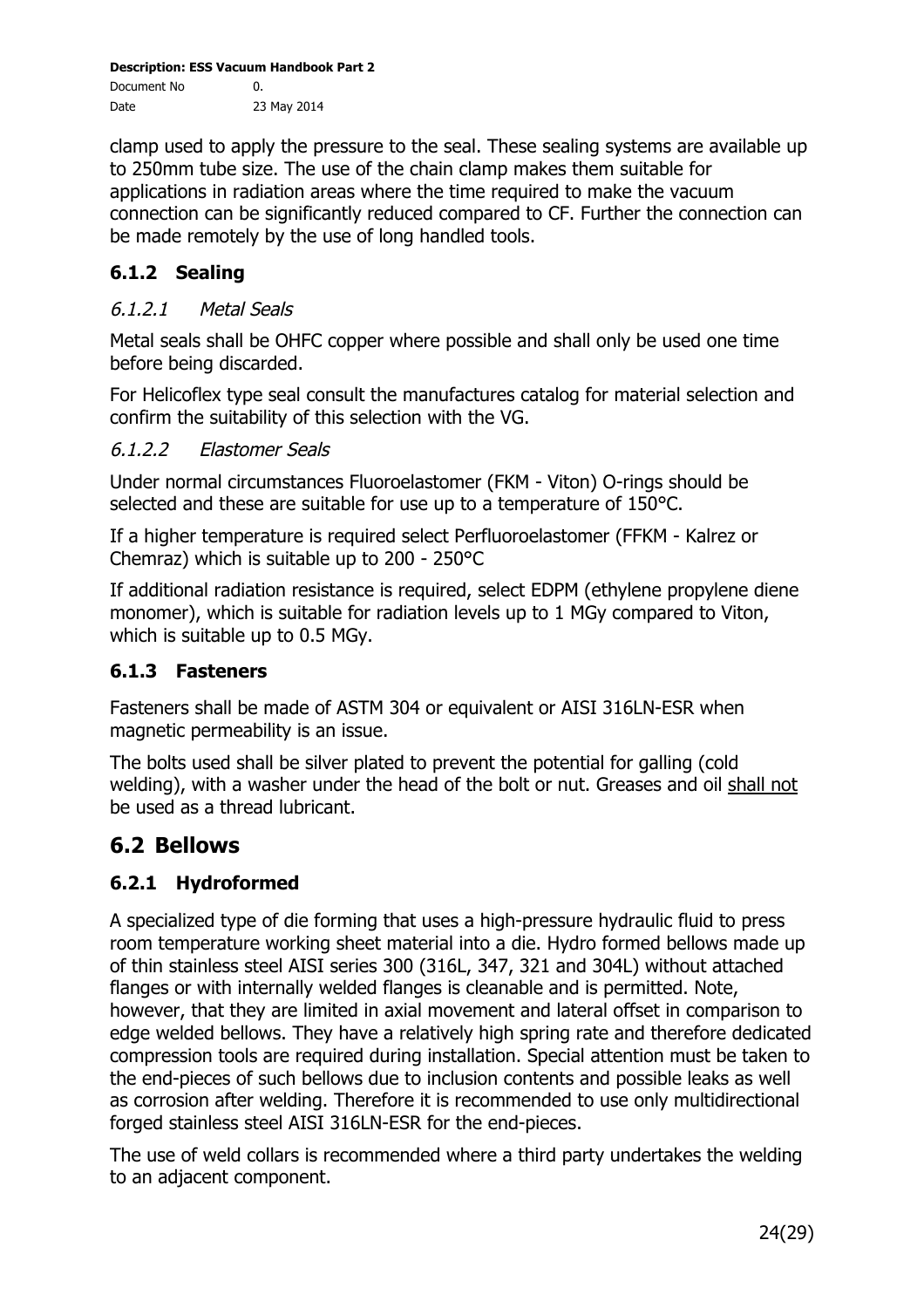Please consult the VG for recommendations regarding the selection and use of hydroformed bellows.

The detailed technical requirements for this equipment is specified in the following equipment specification for this system:

"Vacuum Equipment Specification for Hydroformed Bellows for the Accelerator and General Applications, ESS XXXXX"

# **6.2.2 Edge-welded**

Edge welded bellows are made up of thin stainless steel AISI series 300 (316L, 347, 321 and 304L) diaphragms welded on the inside and outside diameters by means of laser or micro-plasma to form a series of convolutions. The bellows can be delivered very clean and ready for UHV usage. However, if they get contaminated (e.g. during installation), it is difficult to re-clean them. " Off-the-shelf" bellows may also be used but they need to be qualified before use. Welded bellows must be capable of maintaining continuous leak-free operation and withstand a minimum of 50 thermal cycles from room temperature to 200°C while under vacuum, for the stroke and offset positions specified. Before being put into operation, each bellows needs to be leak tested by using a mass spectrometer helium leak detector. Beside large axial stokes, these bellows also allow for non-negligible lateral and angular displacements. Further they have a comparable low spring rate and therefore no compression tools are required during installation. It is recommended to specify stainless steel 316L for the bellow material and multidirectional forged AISI 316L-ESR for the end-pieces.

The detailed technical requirements for this equipment is specified in the following equipment specification for this system:

"Vacuum Equipment Specification for Edge-welded Bellows for the Accelerator and General Applications, ESS XXXXX"

## **6.2.3 Electroformed**

These bellows are produced by electro-deposition: building thin layers of metal onto a precision-machined mandrel and chemically removing the mandrel afterwards.

Electrodeposited nickel alloy is the standard material (ferromagnetic!) and therefore not suitable for use on the accelerator. Copper, silver and gold are also available either as a surface finish or base metal.

Electroformed Bellows shall be procured against specific equipment technical specifications developed for the procurement by the VG.

# **7. Applicable Documents**

In the case of conflict, with the requirements stated in this VH, the VH shall take precedence. If the requirements of the VH are in conflict with Legislation and/or Regulations then these conflicts are to be brought to the attention of the VGL for resolution.

Applicable standards, literature and units are list in the following sections.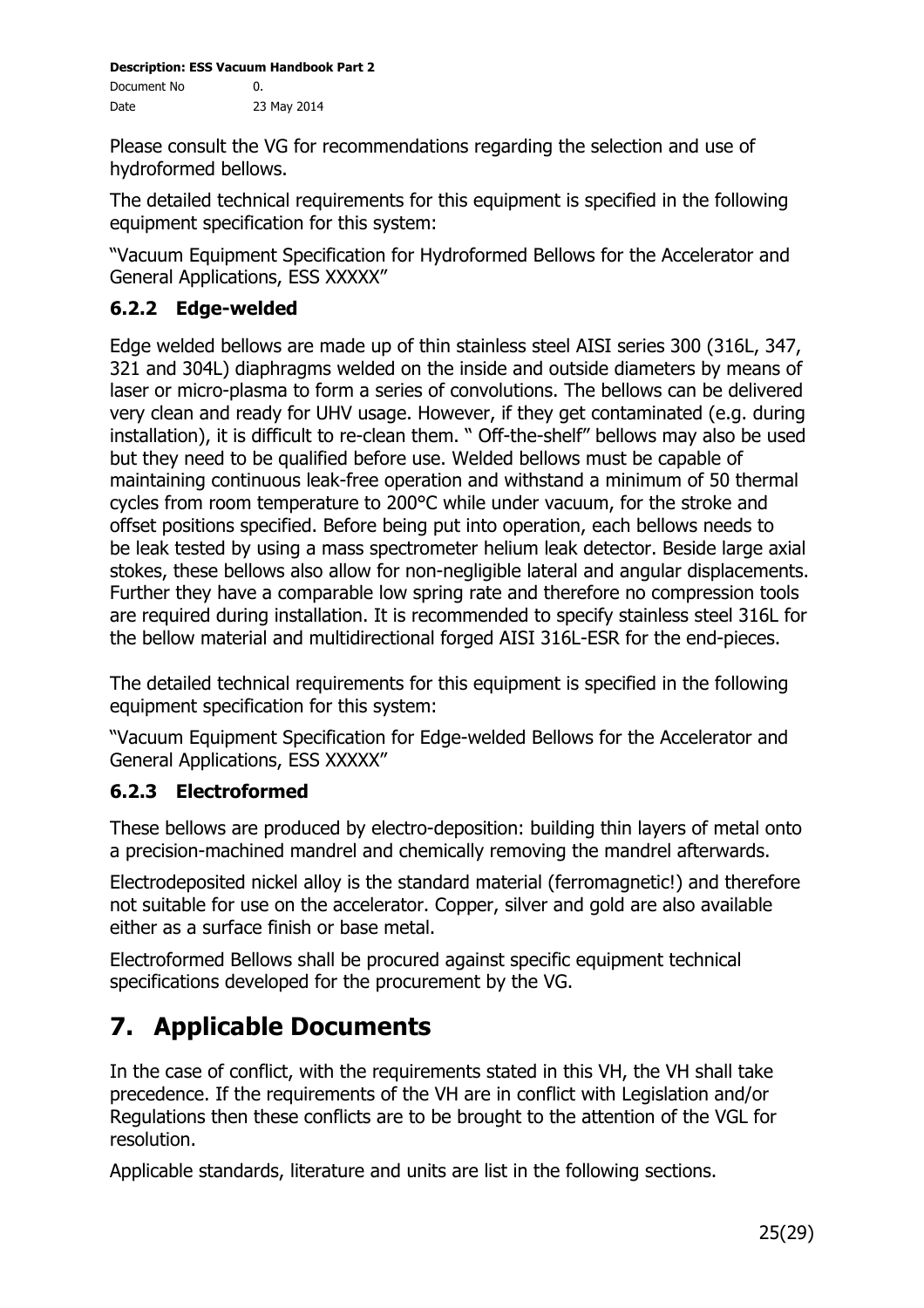| <b>Title</b>                                                                                                             | <b>Document</b> |
|--------------------------------------------------------------------------------------------------------------------------|-----------------|
| Vacuum Equipment Specification for Dry Roughing Pumps,                                                                   | ESS XXXXX (TBD) |
| Vacuum Equipment Specification for Turbo-molecular and<br><b>Compound Drag Pumps</b>                                     | ESS XXXXX (TBD) |
| Vacuum Equipment Specification for Sputter Ion Pumps                                                                     | ESS XXXXX (TBD) |
| ESS XXXXX, Vacuum Equipment Specification for Sputter Ion<br><b>Pumps Controllers</b>                                    | ESS XXXXX (TBD) |
| Vacuum Equipment Specification for Metal Sealed Gate<br>Valves Used in the Superconducting Section of the<br>Accelerator | ESS XXXXX (TBD) |
| Vacuum Equipment Specification for Metal Sealed Gate<br><b>Valves for General Applications</b>                           | ESS XXXXX (TBD) |
| Vacuum Equipment Specification for Gate Valves for General<br>Applications                                               | ESS XXXXX (TBD) |
| Vacuum Equipment Specification for Solenoid Valves for<br><b>General Applications</b>                                    | ESS XXXXX (TBD) |
| Vacuum Equipment Specification for Fast Valve Systems for<br>the Accelerator                                             | ESS XXXXX (TBD) |
| Vacuum Equipment Specification for Soft-start Valves                                                                     | ESS XXXXX (TBD) |
| Vacuum Equipment Specification for Pressure Relieve Devices<br>for Accelerator Applications                              | ESS XXXXX (TBD) |
| Vacuum Equipment Specification for Pressure Relieve Devices<br>for General Applications                                  | ESS XXXXX (TBD) |
| Vacuum Equipment Specification for Vent Filters for<br><b>Accelerator Applications</b>                                   | ESS XXXXX (TBD) |
| Vacuum Equipment Specification for Vent Filters for General<br>Applications                                              | ESS XXXXX (TBD) |
| Vacuum Equipment Specification for Mass Flow Control<br>System for Accelerator and other Applications                    | ESS XXXXX (TBD) |
| Vacuum Equipment Specification for Thermal Conductivity<br>(Pirani) Gauge for Accelerator and other Applications         | ESS XXXXX (TBD) |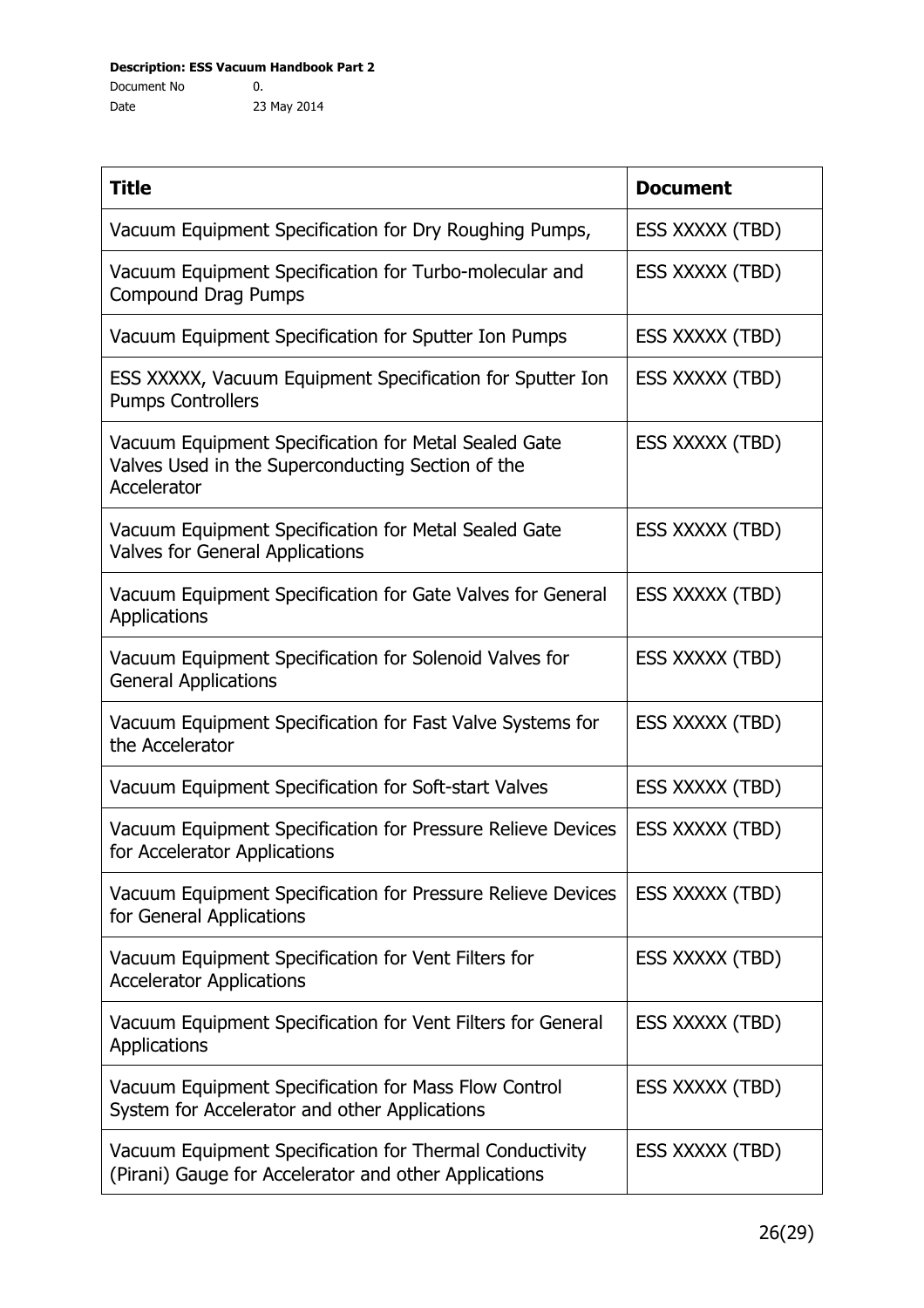| Vacuum Equipment Specification for Cold Cathode Gauges<br>(Pennnig and Inverted Magnetron) Gauges for Accelerator<br>and other Applications | ESS XXXXX (TBD) |
|---------------------------------------------------------------------------------------------------------------------------------------------|-----------------|
| Vacuum Equipment Specification for Thermal Conductivity<br>and Cold Cathode Gauge Controllers for Accelerator and<br>other Applications     | ESS XXXXX (TBD) |
| Vacuum Equipment Specification for Capacitance Manometers<br>for Accelerator and other Applications                                         | ESS XXXXX (TBD) |
| Vacuum Equipment Specification for Helium Mass<br>Spectrometer Leak Detector (MSLD) for the Accelerator and<br><b>General Applications</b>  | ESS XXXXX (TBD) |
| Vacuum Equipment Specification for a Residual Gas Analysers<br>(RGA) for the Accelerator and General Applications                           | ESS XXXXX (TBD) |
| Vacuum Equipment Specification for a Mobile Pumping Cart<br>for the Accelerator and General Applications                                    | ESS XXXXX (TBD) |
| Vacuum Equipment Specification for a Mobile Pumping Cart<br>for the superconducting section of the accelerator                              | ESS XXXXX (TBD) |
| Vacuum Equipment Specification for Hydroformed Bellows for<br>the Accelerator and General Applications                                      | ESS XXXXX (TBD) |
| Vacuum Equipment Specification for Edge-welded Bellows for<br>the Accelerator and General Applications                                      | ESS XXXXX (TBD) |

# **8. Appendix**

# **8.1 Standards**

| <b>Document</b>    | <b>Description</b>                                                         |
|--------------------|----------------------------------------------------------------------------|
| ISO 15614-1        | Arc welding                                                                |
| ISO/TS 3669-2:2007 | Bakable flanges Part 2: Dimensions of knife-edge flanges                   |
| ISO 9803-1         | Mounting dimensions of pipeline fittings Part 1: Knife-edge<br>flange type |
| ISO 9803-2         | Mounting dimensions of pipeline fittings Part 2: Knife-edge<br>flange type |
| ISO 2861           | Dimensions of clamped-type quick-release couplings                         |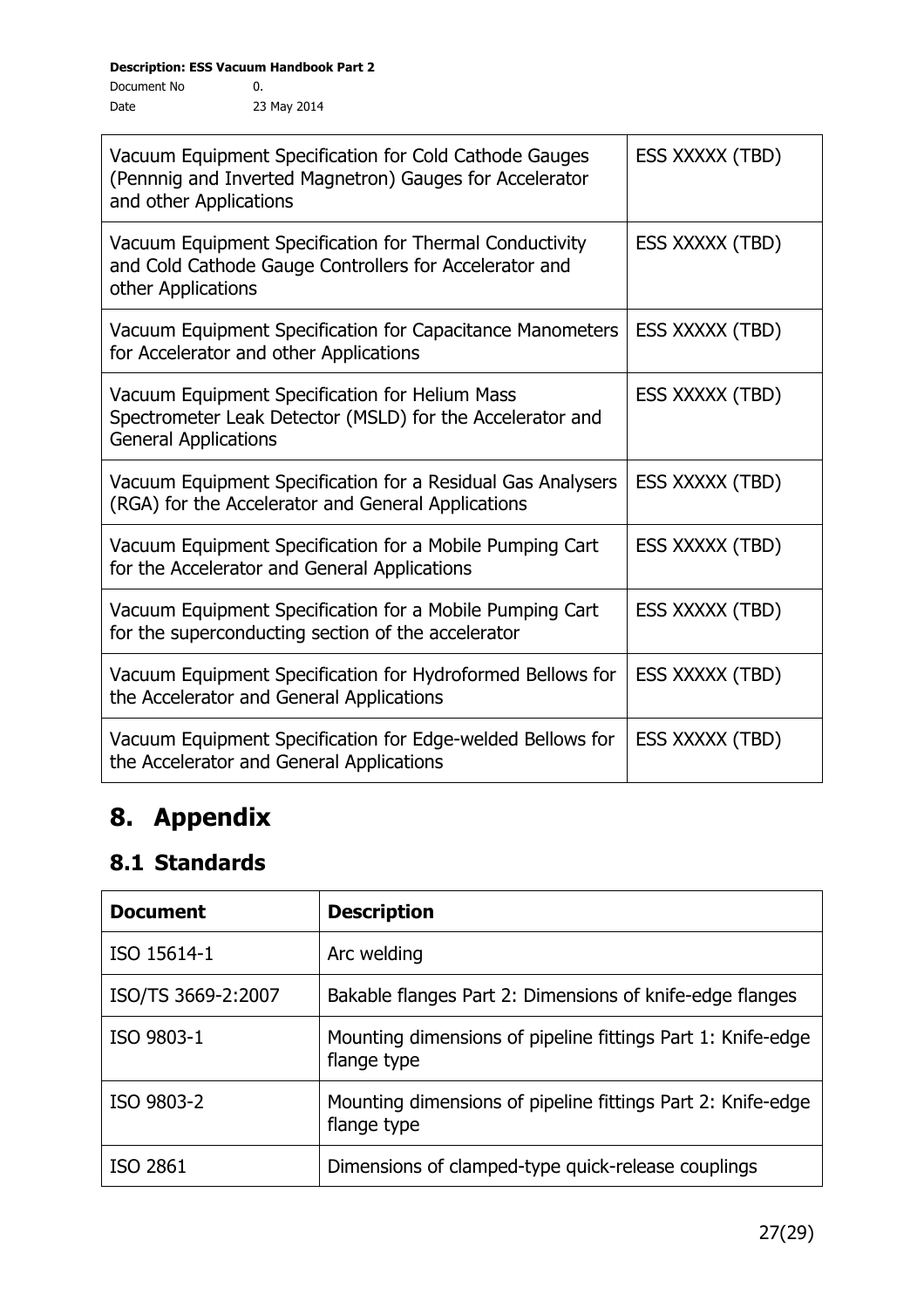**Description: ESS Vacuum Handbook Part 2** Document No  $\qquad \qquad 0.$ 

Date

| ISO 14291                      | Definitions and specifications for quadrupole mass<br>spectrometer                                |
|--------------------------------|---------------------------------------------------------------------------------------------------|
| <b>ASTM E498-E498M</b>         | Standard Practice for leaks using the mass spectrometer<br>leak detector or Residual Gas Analyzer |
| <b>SS-EN-1779</b>              | Non-destructive testing $-$ Leak testing                                                          |
| DIN 1.4301/AISI 304            | Standard Cr-Ni stainless Steel alloy                                                              |
| DIN 1.4306 (AISI 304L)         | Standard Cr-Ni low carbon stainless Steel alloy                                                   |
| DIN 1.4401 (AISI 316),         | Standard Cr-Ni-Mo stainless Steel alloy                                                           |
| DIN 1.4404 (AISI 316L)         | Standard Cr-Ni-Mo low carbon stainless Steel alloy                                                |
| DIN 1.4429-ESU (AISI<br>316LN) | Standard Cr-Ni-Mo-N low carbon stainless Steel alloy                                              |

# **8.2 Literature**

Wutz M. (editor), Theory and Practice of Vacuum Technology, English Ed., Vieweg, 1989.

ISBN 3-528-08908-3

John F. O'Hanlon, A User's Guide to Vacuum Technology 3. Ed., Wiley, 2003. ISBN-13: 978-0471270522

Karl Jousten (editor), Handbook of Vacuum Technology, Wiley-VCH, 2008. ISBN 978-3-527-40723-1

# **8.3 Units**

This document uses the SI system to express units, however other deviations are mentioned accordingly.

| <b>Symbol</b> | <b>Unit</b>                                   |
|---------------|-----------------------------------------------|
| m             | metre                                         |
|               | gram                                          |
|               | second                                        |
|               | ampere (electric current) $[C s^{-1}]$        |
|               | kelvin (temperature)                          |
| mol           | Mole                                          |
|               | joule (energy) [N m]                          |
| w             | watt (power) $\lceil 3 \text{ s}^{-1} \rceil$ |